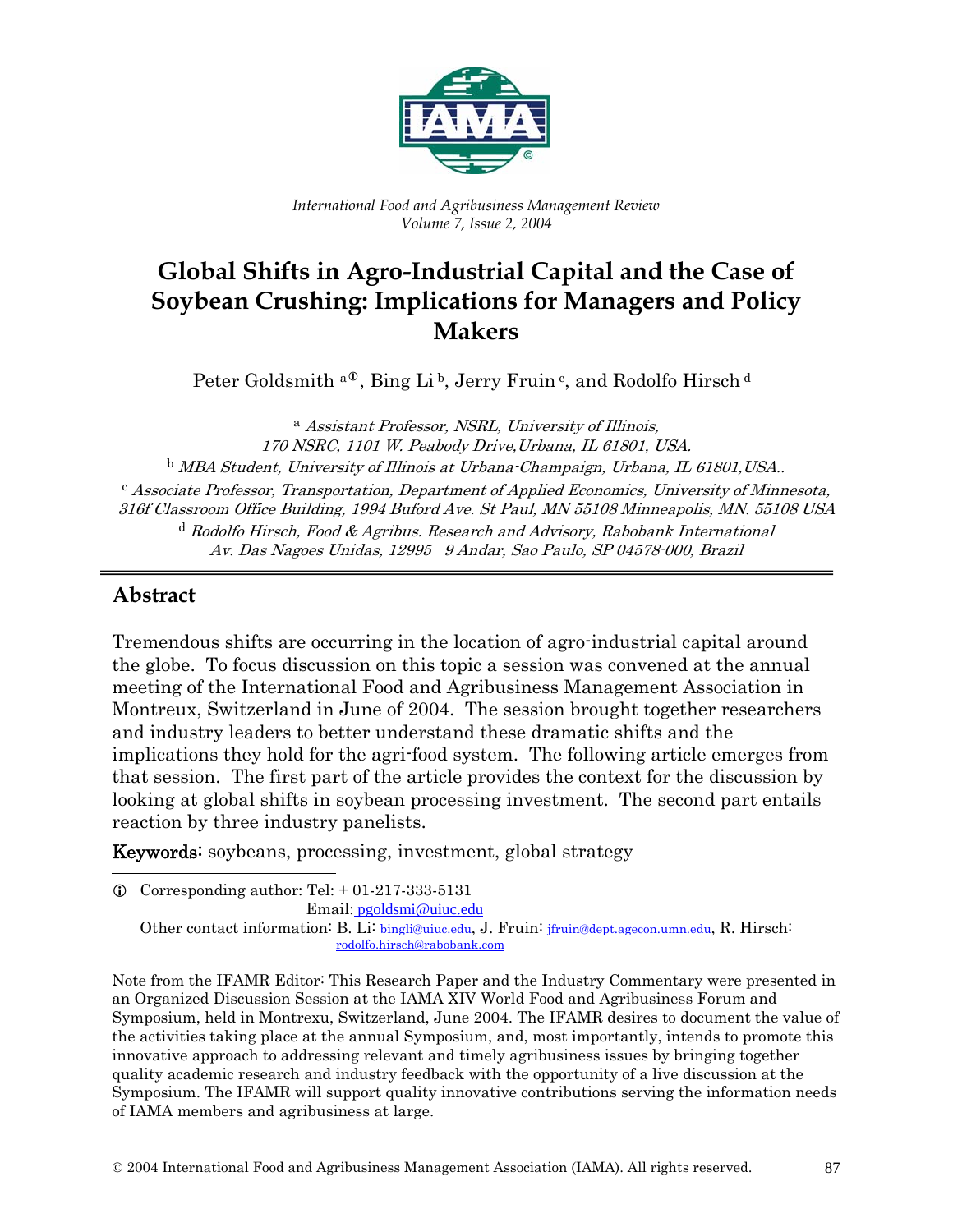## **Summary**

l

This paper examines the development of soybean production and processing in North America, South America, Asia and the European Union since 1990's. It aims to convey: 1) the new trends in global soybean processing investment and 2) industry commentary on these trends.

The main findings are:

- 1. As world soybean production and crush have been steadily increasing since 1990s, the regional distribution of production and crush has changed dramatically. From 1991/92 to 2003/04, U.S. share of world soybean production declined from 50.39% to 37.83%, Brazil's share increased from 17.99% to 26.98%, Argentina's share increased from 10.39% to 17.83%, and China's share declined from 9.04% to 8%.
- 2. During the same period, US share of world soybean crush declined from 37.26% to 25.26%, European Union's share declined from 14.35% to 9.91%, Brazil's share increased from 16.31% to 17.35%, Argentina's share increased from 8.41% to 14.51%, China's share jumped from 3.7% to 15.48%.
- 3. The world's largest soybean processors are remapping their global strategies. ADM has reduced its soybean crushing capacity in North America in recent years, and increased its crushing capacity in South America and China. In 1996, 66% of ADM's oilseeds processing capacity was in North America, 0% in China, and 0% in South America. In 2003, 15% of its oilseeds processing capacity is in China, 9% in South America, while its North American share declined to 50%[2](#page-1-0). Since 2000, Bunge has closed its soybean processing operation in Vicksburg, Miss. and idled its facilities in Cairo, Illinois and Marion, Ohio. Cargill has closed its Guntersville, Alabama, soybean crushing facility. Both Bunge and Cargill have significantly expanded their crushing capacities in South America; and Cargill has expanded as well into China.
- 4. While the US share of world soybean crush declined, its total crush volume did not decrease. In recent years, cooperatives have been building crush plants in the Northern US, adding approximately 12,000 metric tons of daily capacity.
- 5. In recent years, major soybean processors and other multinational companies (MNCs) have integrated further into higher valued ingredients and products, investing heavily in soy foods, bio-products, and soy protein products in North America, South America and China.

<span id="page-1-0"></span><sup>2</sup> Goldman Sachs 7th Annual Agricultural Forum, New York, February 27, 2003.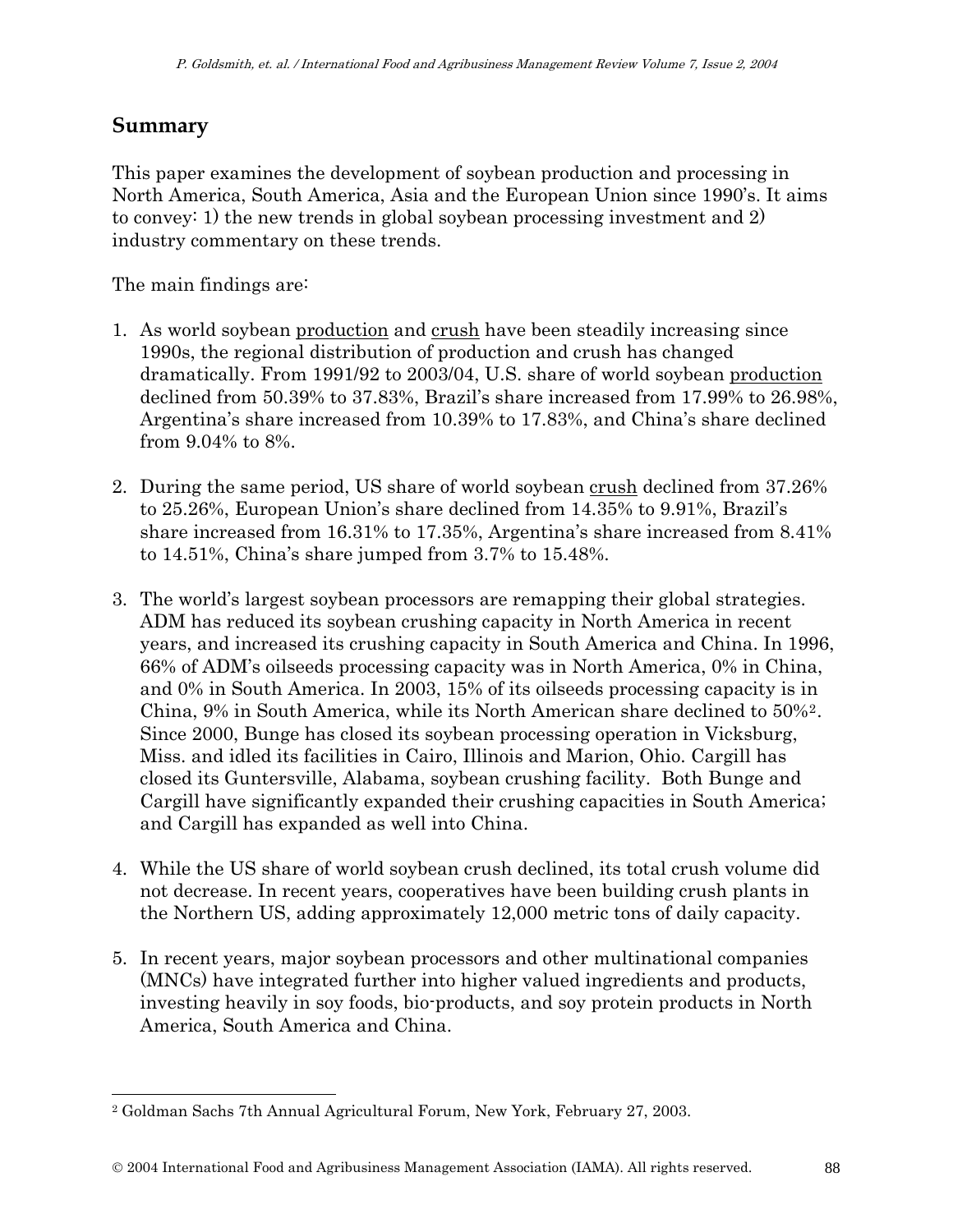6. The recent shift in production combined with the current inability for seed companies to receive royalty payments for their soybean technologies in many of the new soybean growth areas may compromise future investment in soybean seed development. The current shift in the location of global crushing investment is occurring into countries where seed patents rights are difficult to enforce. If soybean research is compromised by the property rights problem investments in soybean crushing too may be at risk.

## **Research Methodology**

The objective was to survey all relevant and accessible sources of information describing sou processing activities since 1990. To that end a comprehensive literature review of information and data regarding global soybean processing was completed. Sources included:

- 1. US Department of Agriculture, Foreign Agricultural Services.
- 2. Annual reports, SEC filings of publicly traded companies, ADM and Bunge, and press releases of privately held companies, Cargill and Louis Dreyfus.
- 3. Research reports of equity analysts.
- 4. Newspapers, Feedstuffs and The Wall Street Journal.
- 5. Trade associations, including American Soybean Association (ASA), Brazilian Association of Vegetable Oil Industries (ABIOVE), The Soybean Processors Association of India (SOPA), EC Seed Crushers' and Oil Processors' Federation (FEDIOL).
- 6. Websites of China's Ministry of Agriculture and COFCO.
- 7. The following databases:
	- a. ABI/Inform
	- b. Hoover's online (News)
	- c. Investext Plus
	- d. ISI Emerging Markets
	- e. LexisNexis Academic.
	- f. OneSource

 $\overline{a}$ 

g. RDS Business & Industry

## **Global Soybean Processing**

From 1991/92 to 2003/04 (marketing year), world soybean production increased by 93.4% (from 107.30 to 207.53 mmt), soybean crush increased by 91.2% (from 91.59 to 175.08 mmt)[3](#page-2-0) (Figure 1). The regional distribution of production and crush has changed considerably (Figures  $2 \& 3$ ). During the same period, US soybean

<span id="page-2-0"></span><sup>3</sup> US Department of Agriculture (USDA), Foreign Cultural Services, PSD Online, <http://www.fas.usda.gov/psd/Psdselection.asp>

In this paper, world soybean production and crush data are quoted from the USDA unless otherwise stated. The figures for 2003/2004 marketing year are forecasts.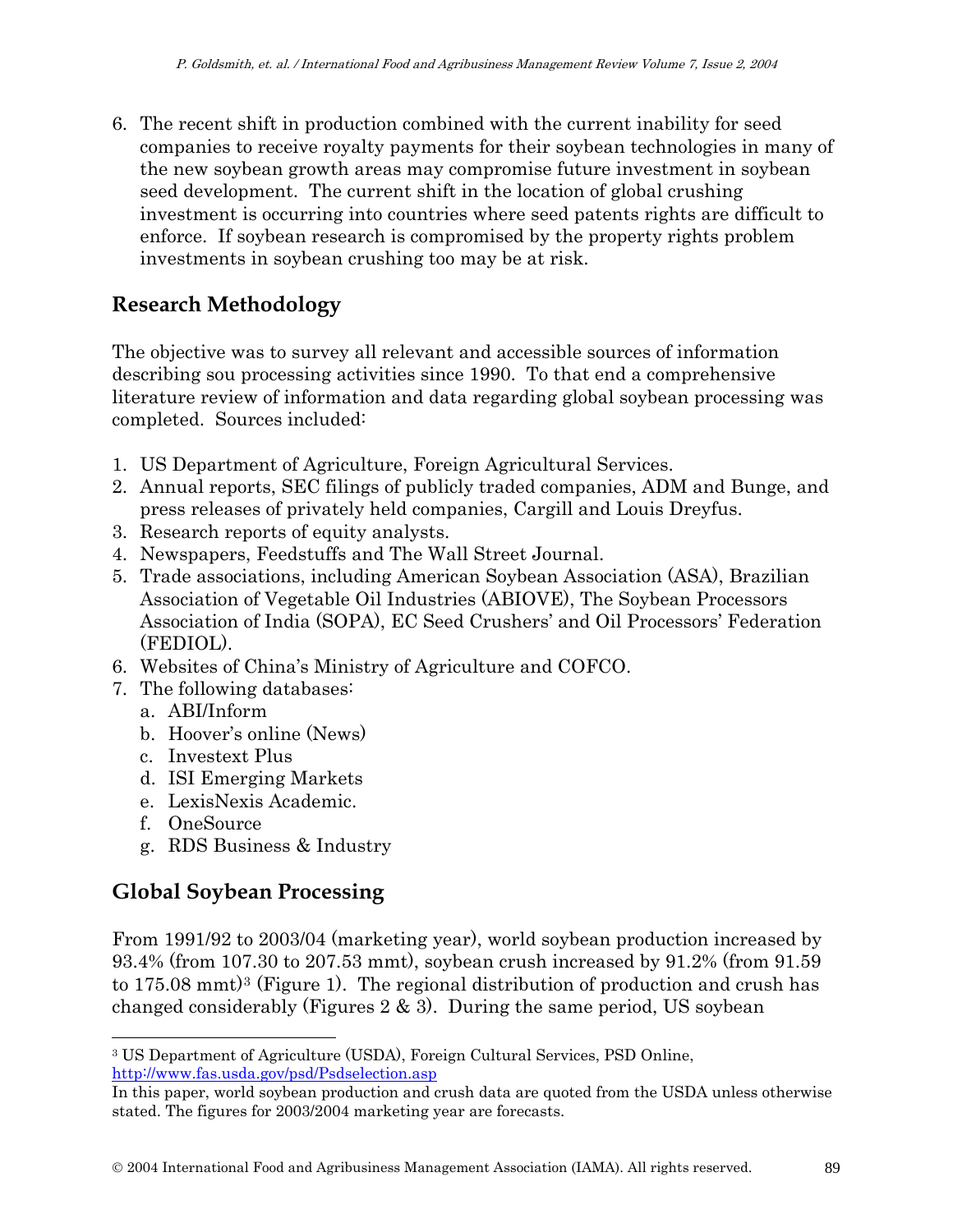

Figure 1: World Soybean Production & Crush Source: US Department of Agriculture (USDA), Foreign Cultural Services



Figure 2: Leading Soybean Countries- Producing Source: US Department of Agriculture (USDA), Foreign Cultural Services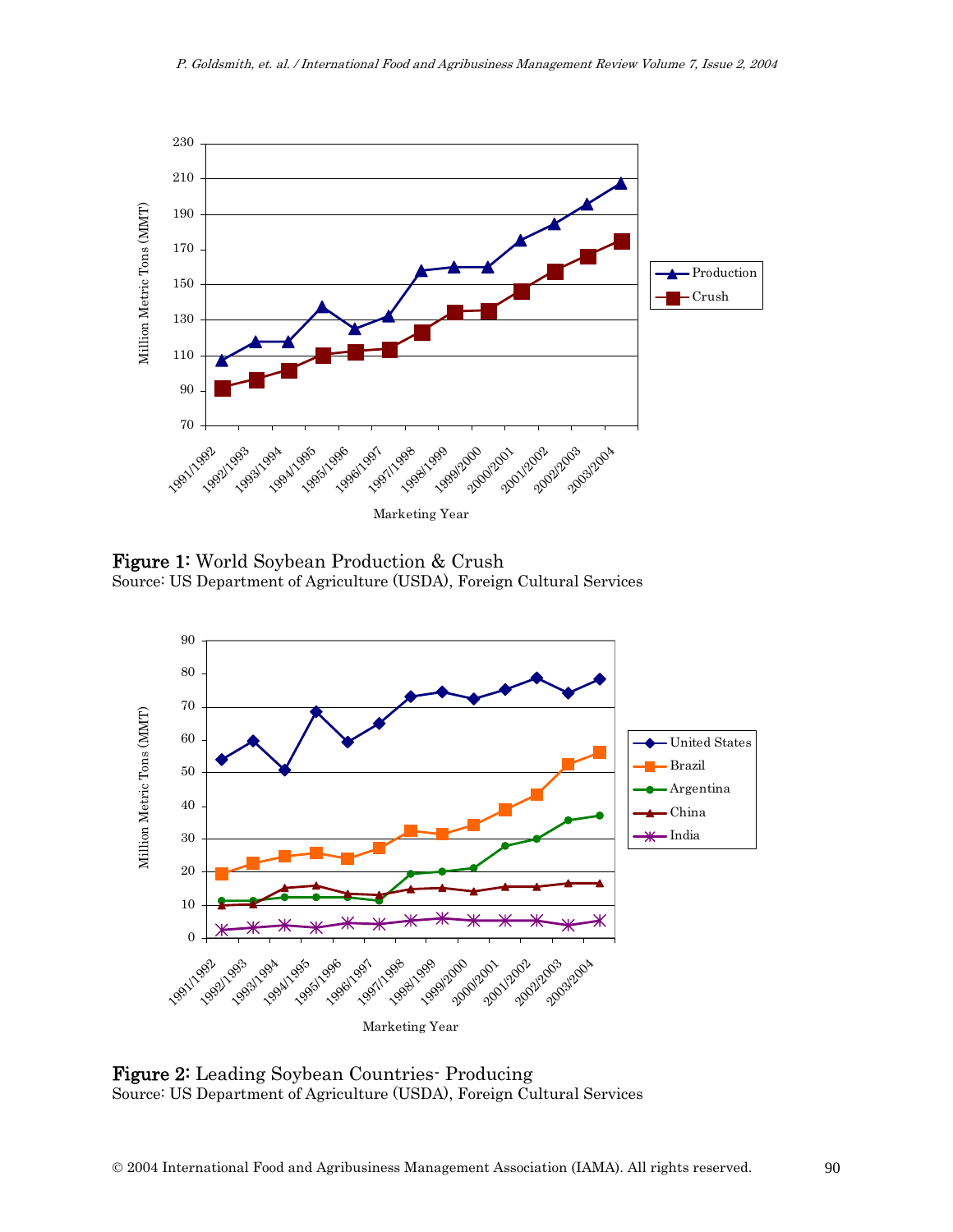

Figure 3: Leading Soybean Countries- Crushing Source: US Department of Agriculture (USDA), Foreign Agricultural Services



Figure 4: U.S. Soybean Production and Crush Source: US Department of Agriculture (USDA), Foreign Cultural Services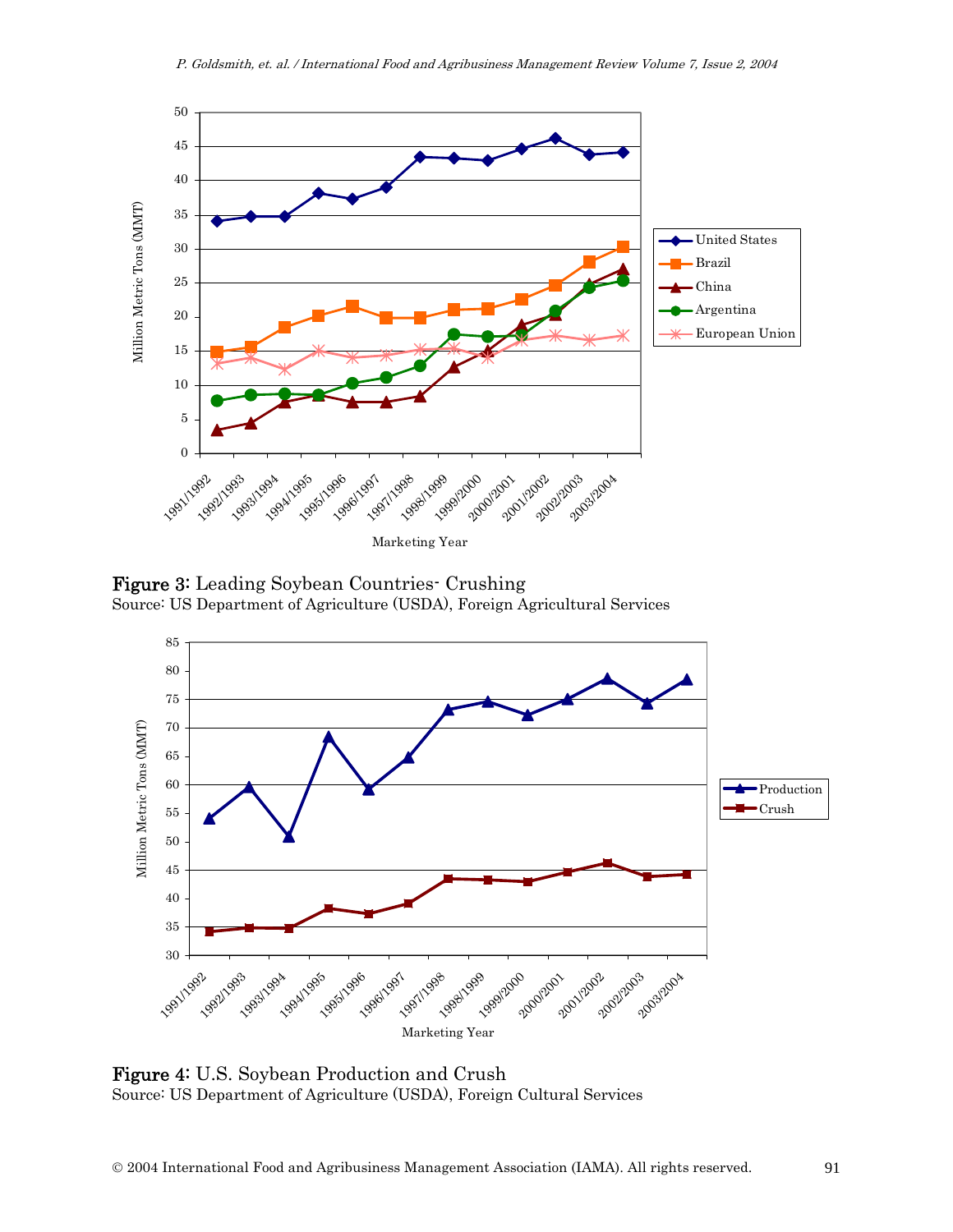production increased by 45% (from 54.07 to 78.52 mmt), soybean crush only increased by 29.6% (from 34.13 to 44.23 mmt) (Figure 4).

In the European Union, soybean production declined 44.81% from 1.54 million to 0.85 mmt, accounting for only 0.41% of the world total (Figure 5). But soybean crush increased by 32% (from13.14 to 17.34 mmt). It is estimated that soybean imports will reach 18.30 mmt in 2003/04.

In the last ten years the most dramatic changes have occurred in South America and China.

From 1991/92 to 2003/04, Brazil's soybean production almost tripled (from 19.30 to 56 mmt), soybean crush doubled (from 14.94 to 30.38 mmt) (Figure 6). In Argentina soybean production increased by 232% (from 11.15 to 37.00 mmt), soybean crush increased by 230% (from 7.70 to 25.40 mmt) (Figure 7).

China is another dramatic story. While soybean production increased by 71% (from 9.71 to 16.60 mmt), soybean crush surged by 700% (from 3.39 to 27.10 mmt) (Figure 8). China has become the largest soybean importer in the world, and is expected to import 20.5 mmt in 2003/04 with the US and Brazil maintaining similar shares of the market.[4](#page-5-0) By surpassing Argentina and approaching Brazil in soybean crush, China has become a major growth area for global soybean processors.

## **Regional Dynamics**

Behind the above-mentioned aggregated statistics are the strategic moves of major soybean processors in the Americas, Europe and Asia.

## North America

 $\overline{a}$ 

The last ten years has seen both significant investments as well as closures in North America. It has been estimated that 25 plants were closed in the US between 1990 and 2003 (Anonymous Personal Communication, 2003).

In March 2000, Cargill announced that it would close its Guntersville, AL, soybean crushing facility (with a capacity of 2,700 tons/day). China's preference of importing raw soybeans rather than processed soybean products had been cited by Cargill as a

<span id="page-5-0"></span><sup>4</sup> US Department of Agriculture, Foreign Agricultural Service, "China Importing Record Levels of Soybeans." Circular Series FOP 10-03, October 2003.

http://www.fas.usda.gov/oilseeds/circular/2003/03-10/Octcov.pdf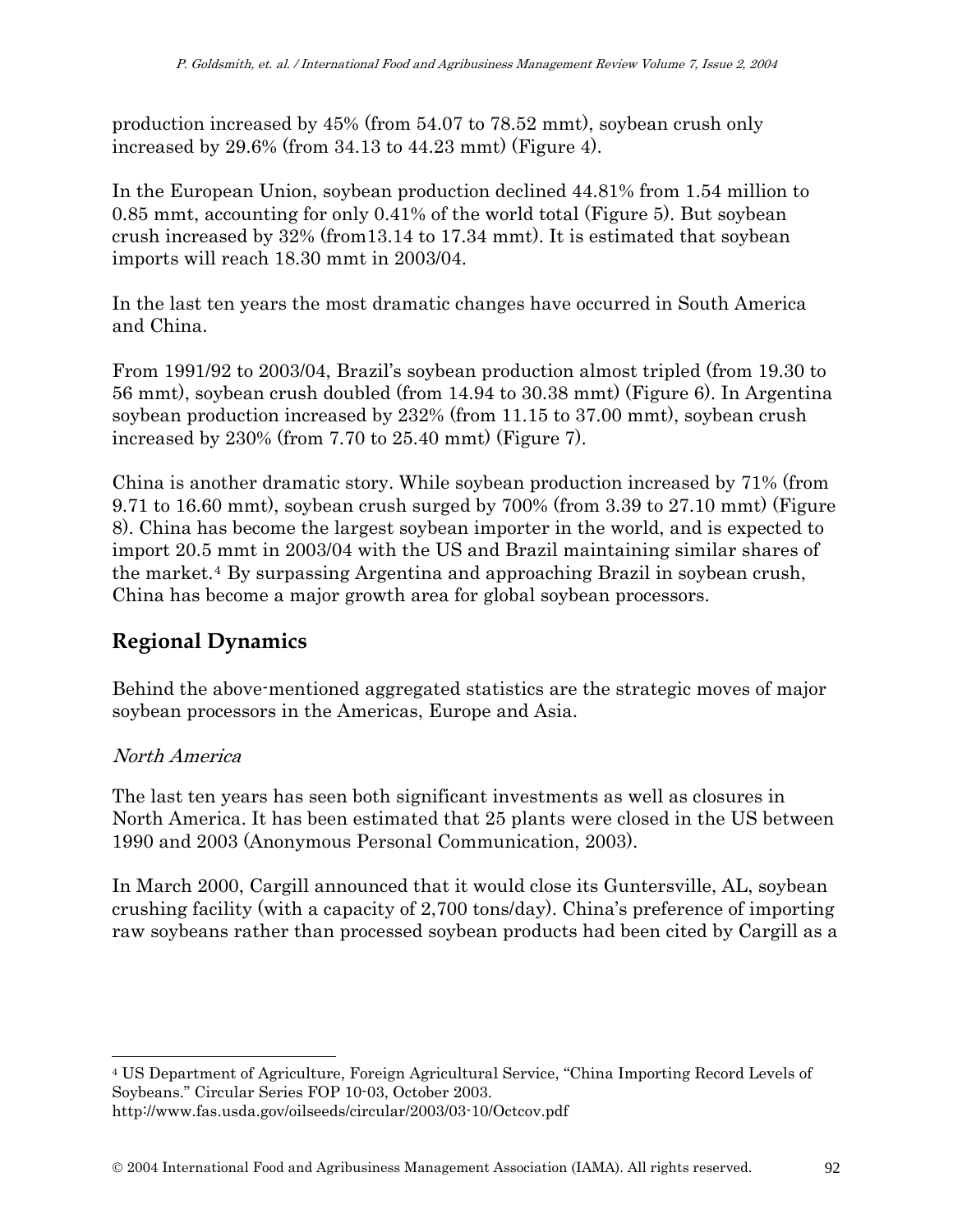

Figure 5: E.U. Soybean Production and Crush Source: US Department of Agriculture (USDA), Foreign Cultural Services



Figure 6: Brazil Soybean Production and Crush Source: US Department of Agriculture (USDA), Foreign Cultural Services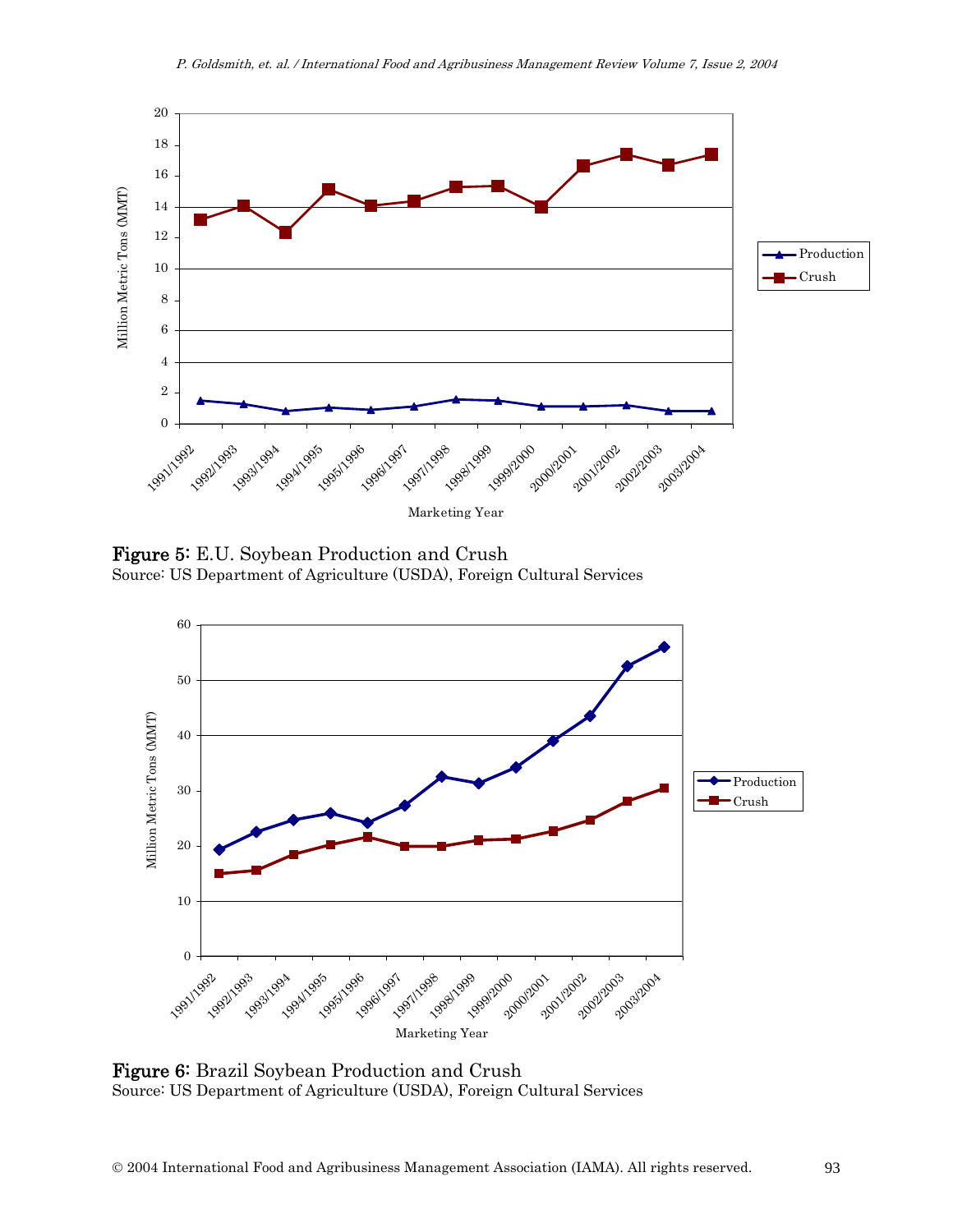

Figure 7: Argentina Soybean Production and Crush Source: US Department of Agriculture (USDA), Foreign Cultural Services



Figure 8: China Soybean Production and Crush Source: US Department of Agriculture (USDA), Foreign Cultural Services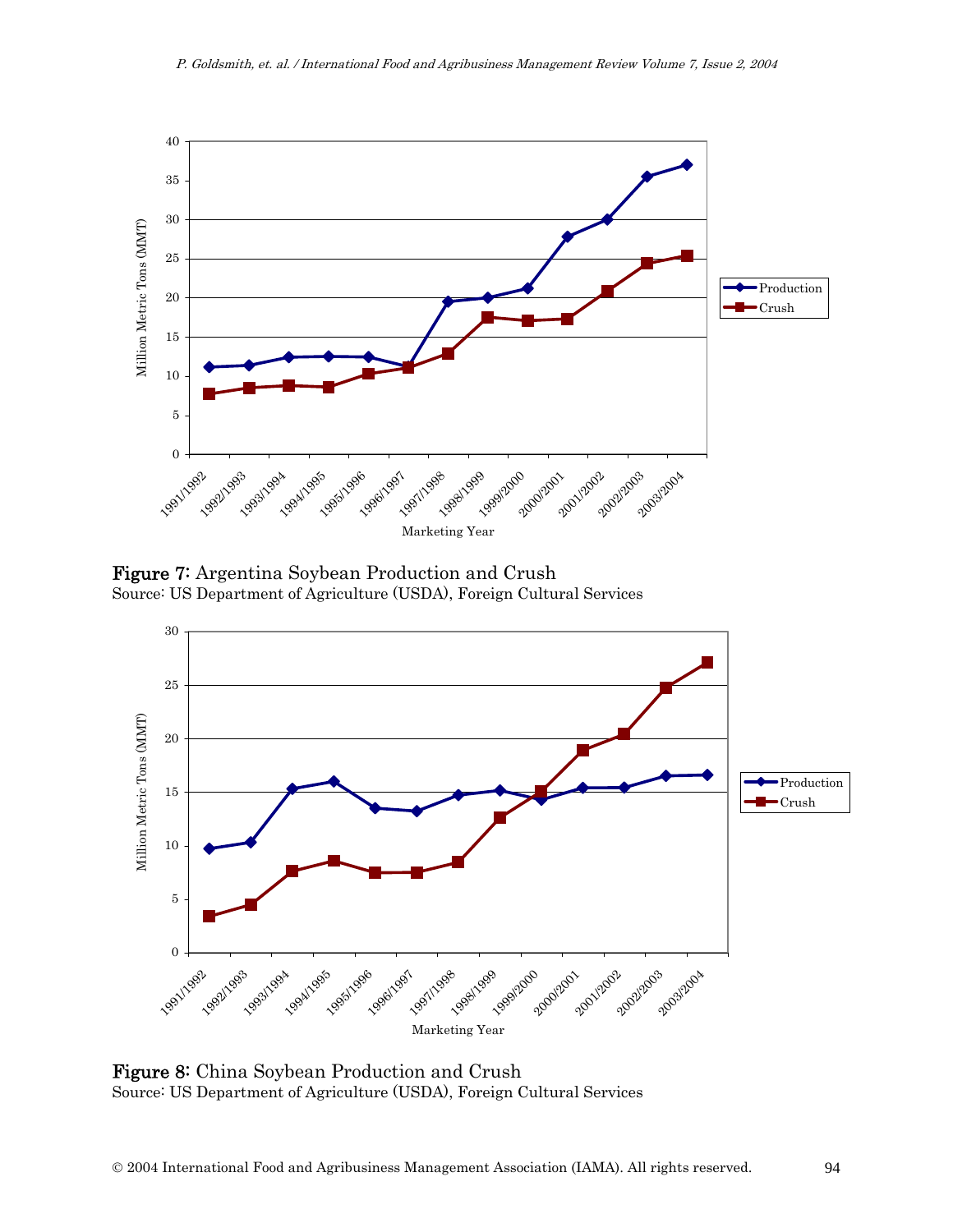primary reason for their actions.[5](#page-8-0) During the same year, ADM closed its plants at Helena, Arkansas and Taylorville, Illinois, and Bunge closed its plant at Vicksburg, Mississippi (Table 1).

| Company    | <b>Plant Location</b>       | Capacity $(t/d)$ | <b>Note</b>         |  |
|------------|-----------------------------|------------------|---------------------|--|
| <b>ADM</b> | Helena, Arkansas            |                  | Closed May 16, 2000 |  |
| <b>ADM</b> | Taylorville, Illinois       |                  | Closed Sept. 2000   |  |
| ADM        | Fredonia, Kansas            | 1,500            | Idled March 2003    |  |
| ADM        | Little Rock, Arkansas       | 2,100            | Closed              |  |
| ADM        | Fostoria, Ohio              | 2,100            | $\ast$              |  |
| ADM        | Kershaw, South Carolina     | 1,650            | $\star$             |  |
| ADM        | Quincy, Illinois            | 5,000            | $\star$             |  |
| <b>ADM</b> | Valdosta, Georgia           | 3,075            | $\star$             |  |
| ADM        | North Kansas City, Missouri | 3,000            | Closed July 2003    |  |
| Bunge      | Vicksburg, Mississippi      | 2,400            | Closed June 2000    |  |
| Bunge      | Cairo, Illinois             | 3,900            | Closed Spring 2003  |  |
| Bunge      | Marion, Ohio                | 2,000            | Closed Spring 2003  |  |
| Cargill    | Guntersville, Alabama       | 2,700            | Closed April 2000   |  |

Table 1: Soybean Crushing Plant Closures and Idleness in the US

\* ADM announced on 12/16/02 that it would reduce crushing rates at these plants. Sources: Milling & Baking (2000); Feedstuffs (2000b; 2003a; 2003c; 2003d); Salomon Smith Barney (2002; 2003)

During the 2002/03 marketing year, tight supplies of domestic soybeans and weak demand for soybean meal squeezed crush margins to historic lows. CBOT crush margins for the fourth quarter of 2002 were down 49% on a year-over-year basis[.6](#page-8-1) Dismal margins pressured North American soybean processors to close plants or reduce crush rates.

On December 16, 2002, ADM announced that it would be reducing soybean crushing rates at six of its U.S. soybean crushing plants through a combination of reduced operating rates and plant closures due to weak crushing margins in the U.S. The facilities involved are plants in Fostoria, Ohio; Fredonia, Kansas; Little Rock, Arkansas; Kershaw, South Carolina; Quincy, Illinois; and Valdosta, Georgia. This would reduce ADM's U.S. soybean crushing capacity by approximately 10-14%, and reduce total U.S. soybean crushing capacity by approximately 2.5-3.5%.[7](#page-8-2)At the same time there were widespread closures there was also significant investment. In 1999, Bunge opened a \$100 plus million soybean crushing and oil refining facility in Council Bluffs, IA. The plant was the largest of its kind in North America. Its crush

 $\overline{a}$ 

<span id="page-8-0"></span> $5$  "Cargill Follows ADM and Bunge Leads, Will Shutter Soybean Processing Facility." Milling  $\&$ Baking News, March 21, 2000; Jerry Fruin, Associate Professor, Department of Agricultural and Applied Economics, University of Minnesota, St. Paul, MN 55108.

<span id="page-8-1"></span><sup>6</sup> Doris de Guzman, "Dismal US Soybean Crush Margins to Continue." Chemical Market Reporter 263, No. 4 (Jan. 27, 2003), p.11.

<span id="page-8-2"></span><sup>7</sup> David Driscoll, Salomon Smith Barney analyst report, ADM: Weak N. American Soybean Crush Margins Prompt ADM Plant Closures, December 16, 2002.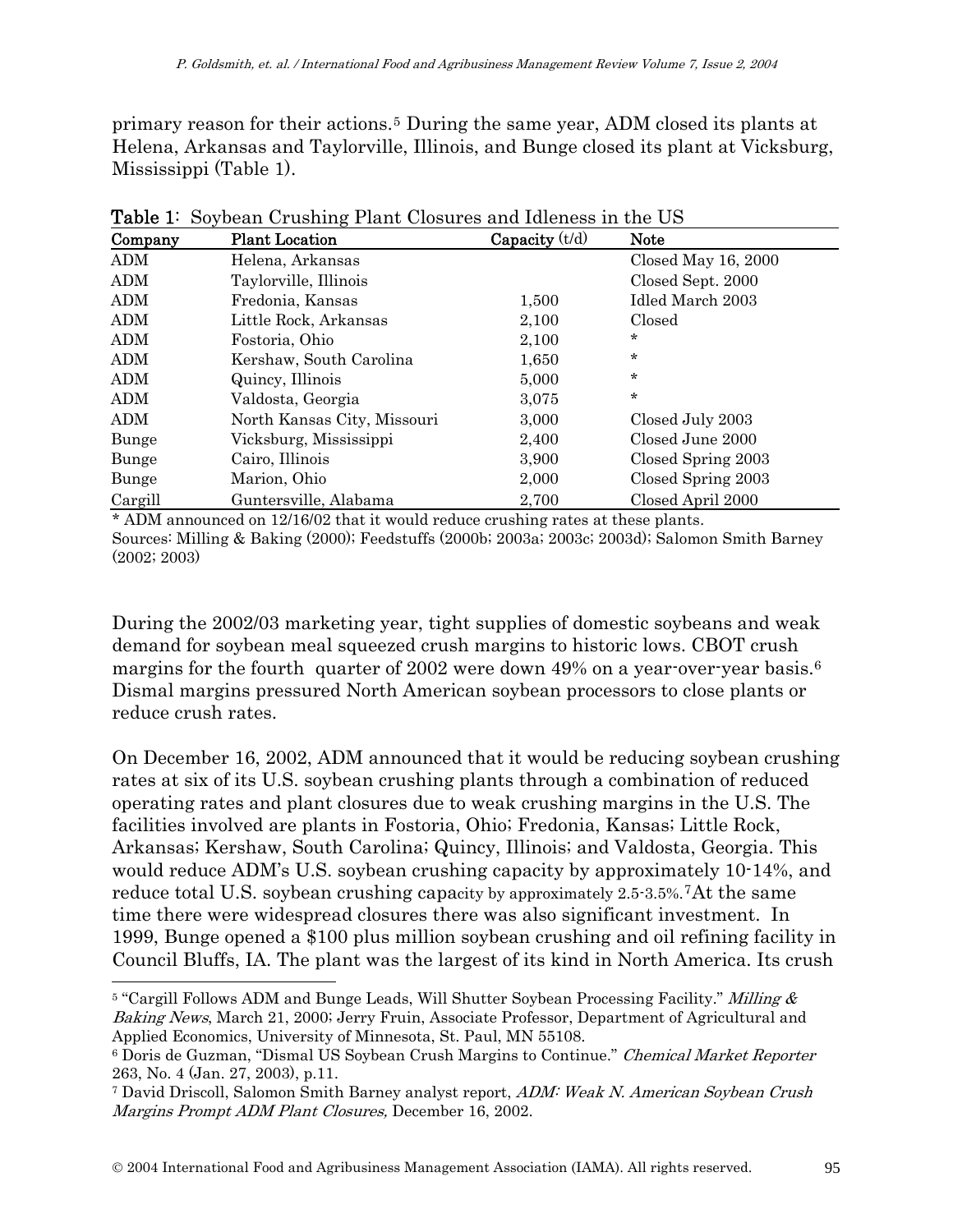capacity was about 1.5 million tons per year (5,000 tons/day) and could refine around 410,000 tons of vegetable oil each year. [8](#page-9-0)

A number of smaller players have also constructed crushing plants in the last 10 years. These include Incobrasa, a Brazilian firm, which constructed a 2,100 ton per day plant near Gilman, Illinois in 1997. Recently refining capacity was at added at that location. Consolidated Grain and Barge built a 1,950 ton per day plant at Mt. Vernon, IN in 1997[9](#page-9-1).

While the multinational firms are reducing their crush levels in the U.S., domestic farmer organizations are building crushing plants, adding over 12,000 tons of daily capacity since 1996. Though family owned, and not a cooperative, Zeeland Farm Services opened in Michigan in 1996 with 800 tons per day capacity. South Dakota Soybean Processors, a cooperative, opened a facility in 1996 and now crushes 2,400 tons per day. Thumb Oil Cooperative, more of a specialty plant, began in 1998 crushing about 85 tons per day.[10](#page-9-2) Another cooperative Ag Processing Inc. brought two plants on line in 1999[11](#page-9-3), one in Emmetsville, Iowa and one in Hastings, Nebraska. Both had a capacity of 1,800 tons per day. Two new plants are scheduled to open in 2003 in Minnesota, a crushing deficit state. One at Fairmont is owned by Cenex Harvest States (CHS), a major grain, feed and agricultural supply cooperative in the region. The plant will have a capacity of 3,000 tons per day. The other plant at Brewster is owned by Minnesota Soybean Processors (MSP), a new producer cooperative, and will also have a capacity of 3,000 tons per day. [12](#page-9-4)

## Latin America

Global soybean processors Bunge, Cargill, ADM, Coinbra of Louis Dreyfus have all significantly expanded their crushing capacities through acquisitions and plant expansions in Brazil, Argentina and other parts of Latin America.

In October, 1996, Cargill announced that its Argentine subsidiary would spend \$17 million on expanding the crushing capacity at its Puerto San Martin soybean processing plant and in the construction of a barge terminal. The expansion of the plant on the Parana River would bring crushing capacity to 7,000 metric tons a day, making it one of the largest in the world. [13](#page-9-5)

<span id="page-9-3"></span><span id="page-9-2"></span><sup>10</sup> http://www.greeen.msu.edu/october.pdf. 1999. Accessed Fall [2003](http://www.greeen.msu.edu/october.pdf.%20%20%20%20%20%20Accessed%20Fall%202003). 11 Ibid.

 $\overline{a}$ 

<span id="page-9-0"></span><sup>&</sup>lt;sup>8</sup> "Bunge Launches Crushing Plant in Iowa." Feedstuffs, November 1, 1999.

<span id="page-9-1"></span><sup>9</sup> Carlson, R.W. "Opportunities for Value-Added Utilization of Oilseeds and Oilseed Products in Minnesota." Agricultural Utilization Research Institute, Marshall, Minnesota. 2000.

<span id="page-9-4"></span><sup>&</sup>lt;sup>12</sup> Jerry Fruin, Associate Professor, Department of Agricultural and Applied Economics, University of Minnesota, St. Paul, MN 55108. 1999

<span id="page-9-5"></span><sup>&</sup>lt;sup>13</sup> "Cargill Argentine Unit Expands." The Wall Street Journal, October 18, 1996.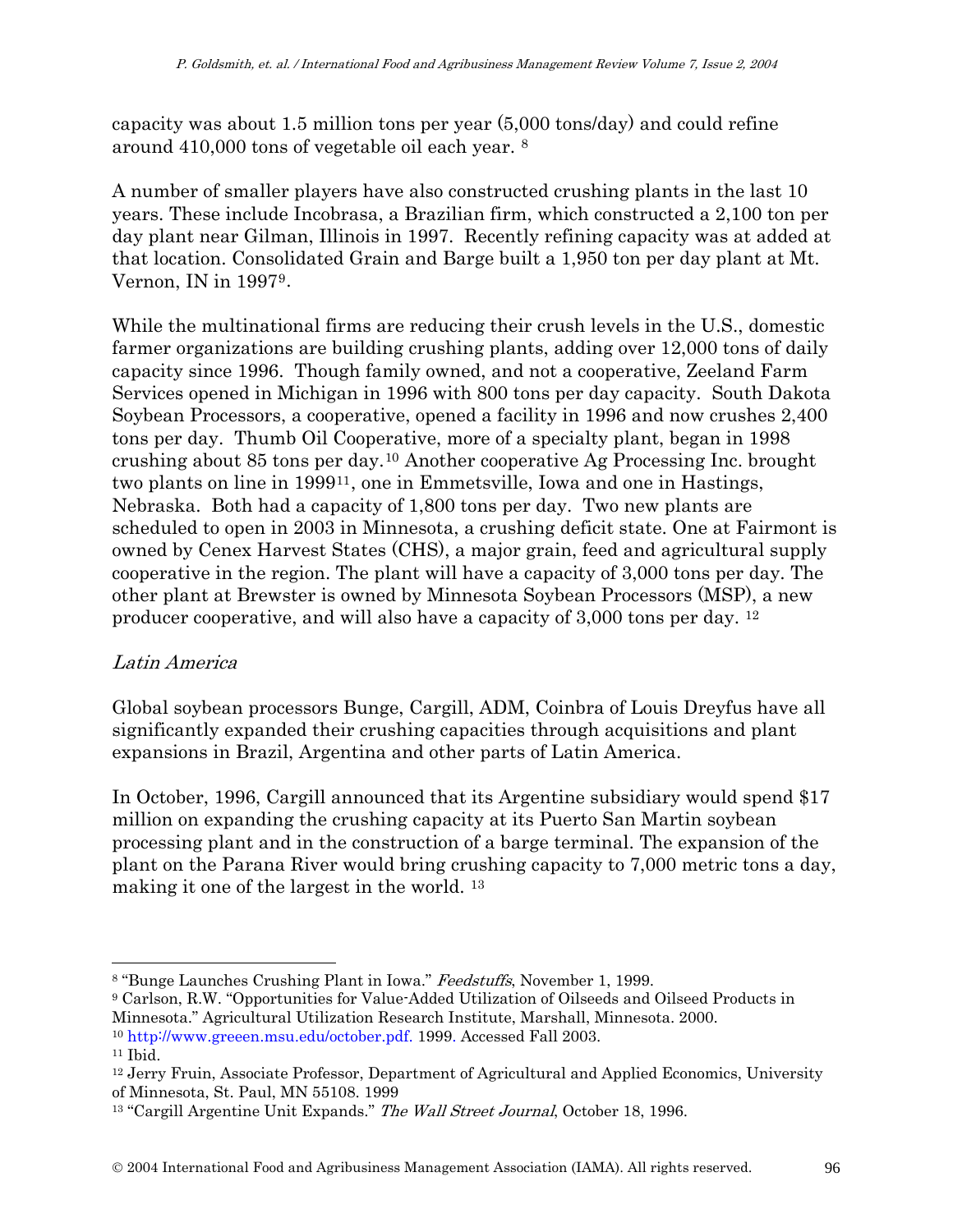On April 4, 2003, Cargill opened its new \$20 million port terminal in Santarem in Brazil's northern state of Para. The terminal has the capacity to store 60,000 metric tons of soybeans, and will handle nearly 800,000 metric tons of soybeans per year. It will operate as an alternative route for transporting soybeans from Mato Grosso and Para states to Europe and Asia. Jose Luiz Glaser, soy complex director for Cargill said, "Cargill believes in the economic expansion of Santarem and also in the transport of grain during the dry season, from June to October."[14](#page-10-0) Truck transportation is still a significant obstacle in the region because of the poor conditions of the roads and bridges and the lack of rail access[15](#page-10-1). Once better transportation is implemented research shows that routes north will be extremely competitive with western and southeastern routes currently in place.[16](#page-10-2)

In 2000, ADM completed two acquisitions in Brazil. In March, ADM acquired Granja Rezende's soybean operations in Uberlandia, State of Minas Gerais, for nearly \$25 million and rented (with a call option) JB Duarte's soybean processing plant located in Santo Anastacio, in the state of Sao Paulo. With these new deals, ADM's production capacity in Brazil increased to 9,000 metric tons per day.[17](#page-10-3) In April 2000, ADM announced that it had purchased a soybean crushing plant from Sadia Ltd. in Uberlandia, Brazil. The company said the acquisition reflected a "strategic decision designed to strengthen the company's investments in South America and make ADM one of the top three oilseed processors in Brazil." [18](#page-10-4)

In September, 2000, Bunge announced that it planned to invest \$500 million in Brazil, as part of a \$900 million investment plan over the following three years. Bunge planned to build two new soybean crush plants in Sorriso, Mato Grosso (Center-West), and Uruci, Piaui (Northeast), as well as expand a production unit in Rondonopolis, Mato Grosso. [19](#page-10-5) With this expansion as well as taking over the Fatisul plant in Mato Grosso do Sul (Center-West), Bunge is expected to operate 12 crushing plants in Brazil by the 2003/04 crop year. With these expected additions to its portfolio, Bunge Alimentos` total soy crushing capacity in Brazil should reach 28,300 tonnes per day, compared with its current capacity of 26,600 tonnes.[20](#page-10-6) If fully deployed this would comprise 30% - 33% of Brazil's crush capacity, based on 2003 output.

 $\overline{a}$ 

<span id="page-10-5"></span>19 "Bunge Will Sow \$500 Million." Gazeta Mercantil, September 4, 2000.

© 2004 International Food and Agribusiness Management Association (IAMA). All rights reserved. 97

<span id="page-10-1"></span><span id="page-10-0"></span><sup>&</sup>lt;sup>14</sup> "Cargill Opens New River Port Terminal in Santarém." Gazeta Mercantil, April 14, 2003. 15 Hirsch, R. "Regional Competitiveness Analysis of the Soybean Industry and Transportation Infrastructure in Brazil." Unpublished Master's Thesis. The University of Illinois, Department of Agricultural and Consumer Economics. 2003.

<span id="page-10-2"></span><sup>16</sup> Ibid.

<span id="page-10-3"></span><sup>&</sup>lt;sup>17</sup> "ADM Amplia Suas Operacoes com Soja." Gazeta Mercantil, March 27, 2000.

<span id="page-10-4"></span><sup>&</sup>lt;sup>18</sup> "ADM Purchases Crushing Plant from Sadia." *Feedstuffs*, Issue 17, Vol. 72, April 24, 2000.

<span id="page-10-6"></span><sup>20</sup> Foodingredientsfirst.com. "Brazil`s Bunge leases Mato Grosso Soy Plant." [http://www.foodingredientsfirst.com/newsmaker\\_article.asp?idNewsMaker=4249&fSite=AO545](http://www.foodingredientsfirst.com/newsmaker_article.asp?idNewsMaker=4249&fSite=AO545)  Accessed Fall 2003.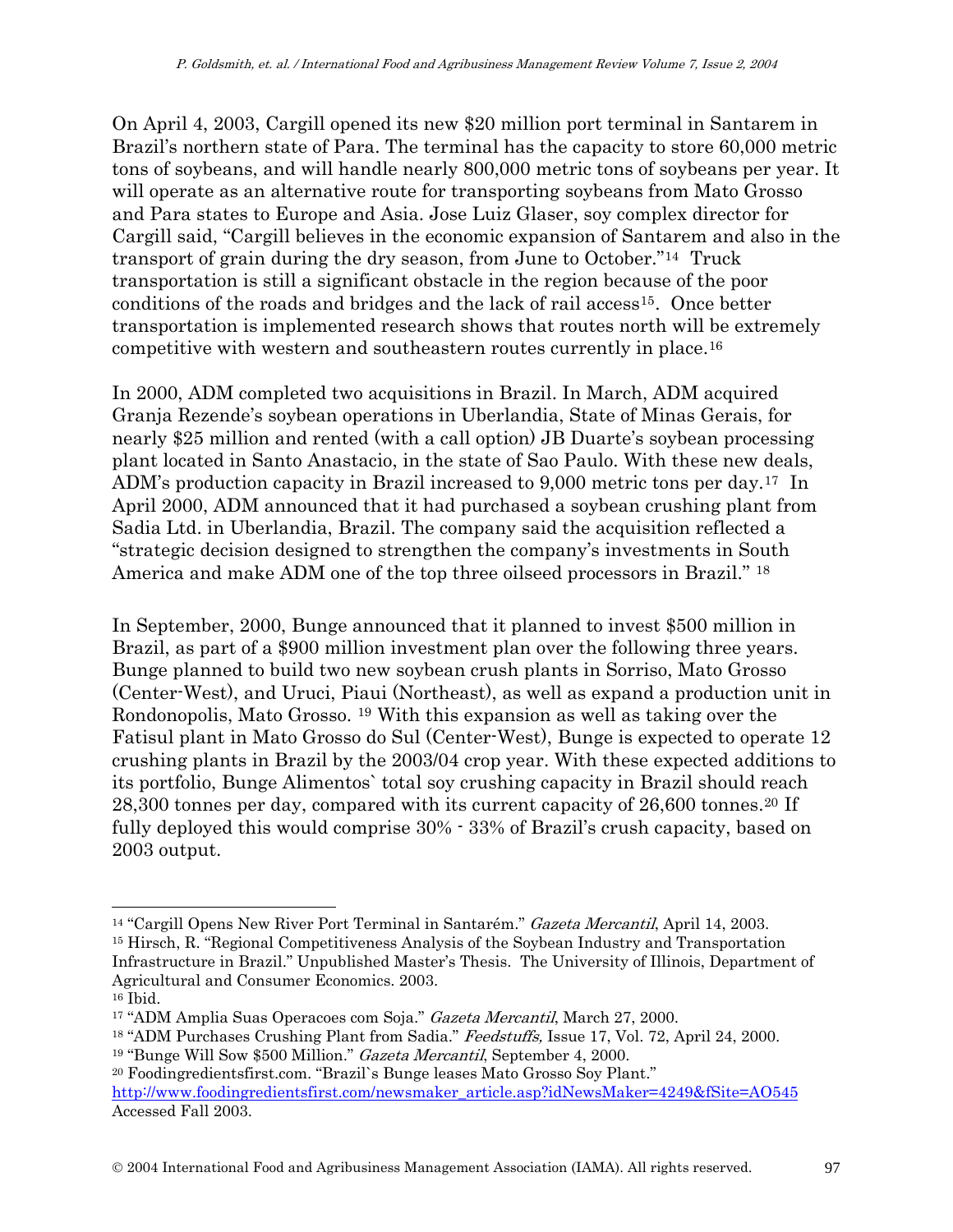On March 4, 2002, Bunge completed its acquisition of La Plata Cereal S.A., a leading Argentine agribusiness company, paying approximately \$3 million in cash and assuming  $$42$  million in debt.<sup>[21](#page-11-0)</sup> This acquisition made Bunge the largest soybean processor in Argentina. Its soybean crushing capacity increased 83% to 4.4 million metric tons per annum.<sup>[22](#page-11-1)</sup>

On January 13, 2003, ADM announced that it would double its soybean crushing capacity at its Rondonopolis facility in the state of Mato Grosso, Brazil. In total, ADM now had 6 soybean crushing plants in Brazil, capable of crushing an estimated 2 million metric tons of soybeans per year, representing 7% of the Brazilian soybean crushing capacity.[23](#page-11-2) ADM reported that an expansion would be completed by mid-2004 and would raise its total processing capacity in Brazil to the range of 3 to 3.5 million metric tons. ADM's worldwide capacity at that point would be about 29 million tons. ADM's President and COO Paul Mulhollem said, "South American soybean production is constantly increasing, and as a global processor and supplier, participation in this growth is a critical element of our strategy."[24](#page-11-3)

In April, 2003, Coinbra, of Louis Dreyfus, announced that it was investing \$64 million in the construction of a new soybean crushing plant in Mato Grosso, the expansion of two others and the purchase and reform of railway cars and locomotives. Coinbra's crushing capacity in Brazil would jump from 7,000 to 12,500 metric tons a day. Its director Thimoty Carter said, "Brazil and Argentina are our priorities."[25](#page-11-4)

Apart from the multinational firms, local Brazilian companies have been expanding their soybean processing capacities as well. In August 2001, the Brazilian National Development Bank (BNDES) approved the release of \$3.6 million to help finance expansion projects of ABC Inco, a Brazilian soybean processing firm. ABC would expand its production capacity from 1,500 to 1,800 metric tons per day and its soybean oil processing capacity from 300 to 400 metric tons per day. Total investments were estimated at \$9 million. [26](#page-11-5) Caramaru, a leading Brazilian processor has two major facilities in Goias totaling 2,300 mt/day capacity.

In May, 2003, Caramuru, one of the five largest soybean processors in Brazil, announced that it would erect a new soybean processing facility at Ipamiris, Goias

<span id="page-11-2"></span><span id="page-11-1"></span><sup>22</sup> "Bunge Completes Acquisition of La Plata Cereal." *Feedstuffs*, Issue 10, Vol. 74, March 11, 2002. <sup>23</sup> Salomon Smith Barney (David Driscoll), Archers Daniels to Increase Soybean Crushing Capacity

 $\overline{a}$ 

<span id="page-11-0"></span><sup>&</sup>lt;sup>21</sup> Bunge Ltd. SEC filing 20-F, March 31, 2003.<br>http://ir.bunge.com/ireye/ir\_site.zhtml?ticker=BG&script=1901 Accessed Fall 2003.

<span id="page-11-3"></span>in S. America, January 13, 2003.<br><sup>24</sup> "Bunge Postpones Expansion at Morristown Soy Plant." *Feedstuffs*, Issue 3, Vol. 75, January 20, 2003.

<span id="page-11-4"></span><sup>25 &</sup>quot;Coinbra Will Crush Soybeans in Mato Grosso." Gazeta Mercantil, April 16, 2003.

<span id="page-11-5"></span><sup>26 &</sup>quot;BNDES Lends R\$ 9m to Soya Bean Processing Company." O Globo, August 13, 2001.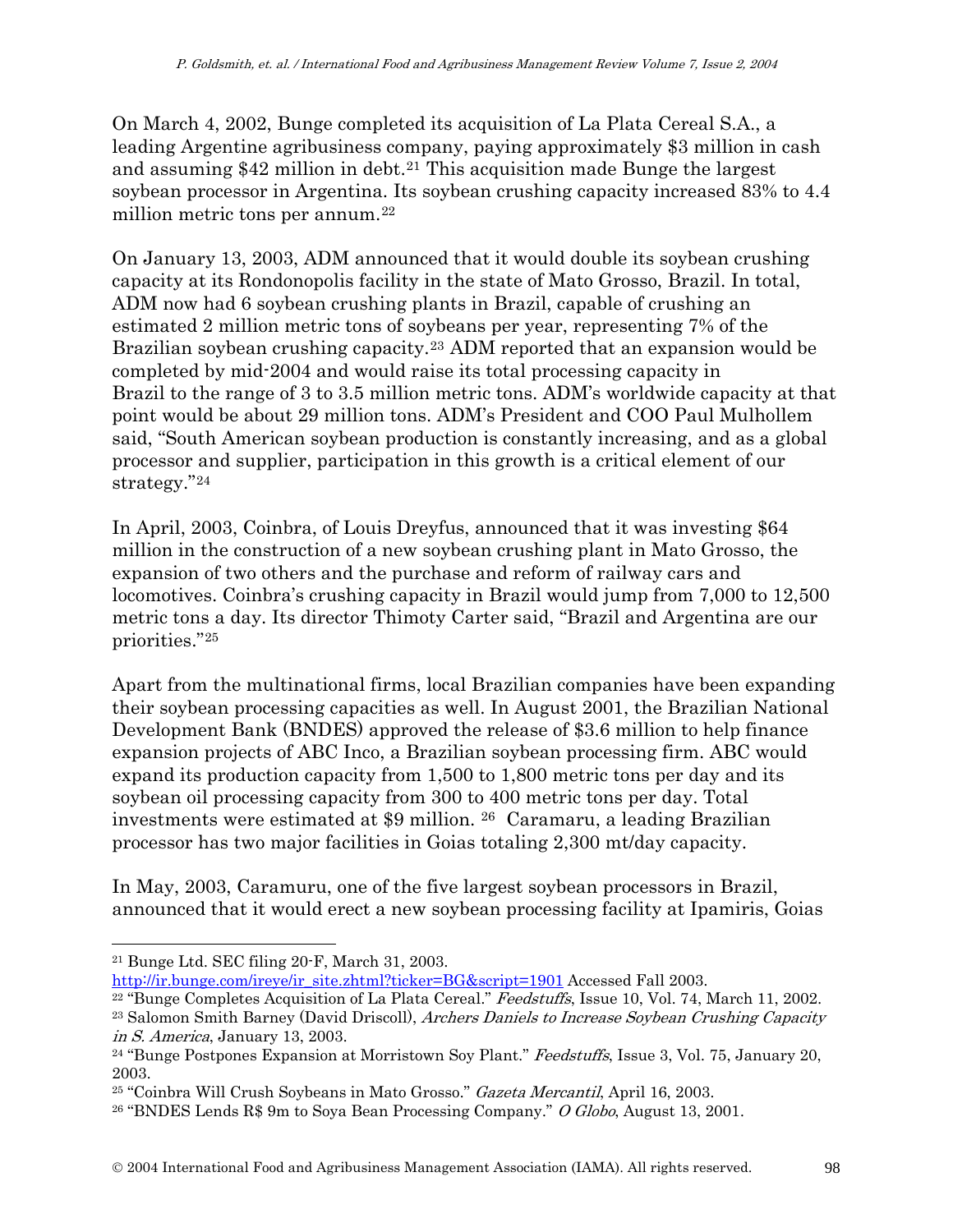that already hosted two of the company's plants (Sao Simao and Itumbiara). Caramuru had an installed capacity of 4,000 metric tons of soybeans per day. The new investment was estimated at \$17 million and the company expected to increase its grain processing capacity by 50%.[27](#page-12-0)

#### Europe

l

The EU utilizes over 26 mmt (12% of world supply) of soybean meal annually (2001). It supplies approximately 50% of its needs domestically while importing almost all of the soybean raw material (Figures 9, 10, 11). Since 1990, domestic soybean meal production has increased 2.6% per year while soybean meal demand has increased 3.4% per year, or 30% faster, creating a need for greater reliance on imported soybean meal.

The two largest crush plants in Europe are owned by ADM and are located in Germany and the Netherlands. ADM bought the 6,600 mt/day Rotterdam plant in 1984 from Unilever, originally constructed in 1978.

| Date      | Company    | <b>Plant Location</b>                                | Capacity<br>(mt/d) | Investment          | <b>Note</b>                               |
|-----------|------------|------------------------------------------------------|--------------------|---------------------|-------------------------------------------|
| Oct-96    | Cargill    | Puerto San Martin, Argentina                         | 7,000              |                     | Expansion announced                       |
| Feb-97    | Cargill    | Tula, Mexico                                         | 1,500              | \$30 <sub>m</sub>   | Production begun                          |
| End 1997  | Bunge      | Pederneiras, Sao Paulo, Brazil                       |                    | \$100 m             | Investment announced                      |
| Sep-98    | Cargill    | Barreiras, Bahia, Brazil                             |                    | \$15 m              | Doubling of capacity announced            |
| $Mar-00$  | <b>ADM</b> | Uberlandia, Minas Gerais,<br>Brazil                  |                    | \$25 m              | Acquired from Granja Rezende              |
| $Mar-00$  | ADM        | Santo Anastacio, Sao Paulo,<br>Brazil                |                    |                     | Rented with call option from JB<br>Duarte |
| Apr $-00$ | <b>ADM</b> | Uberlandia, Brazil                                   |                    |                     | Purchased from Sadia Ltd.                 |
| $Sep-00$  | Bunge      | Sorriso, Mato Grosso & Sao<br>Luiz, Maranhao, Brazil |                    | \$500 <sub>m</sub>  | Plan announced to build 2 plants          |
|           |            | Rondonopolis, Mato Grasso,<br><b>Brazil</b>          |                    |                     | Expansion announced                       |
| $Jan-02$  | Bunge      | Piaui, Brazil                                        | 1,500              | R\$420m<br>(\$177m) | Investment announced                      |
| $Nov-02$  | Bunge      | Passo Fundo, Rio Grande do<br>Sul, Brazil            | 1,200              |                     | Leased from Bertol, S.A.                  |
| Jan-03    | ADM        | Rondonopolis, Mato Grasso,<br><b>Brazil</b>          |                    |                     | Expansion announced                       |
| Apr $-03$ | Coinbra    | Mato Grosso, Brazil                                  |                    |                     | Construction announced                    |
| May-03    | Caramuru   | Ipamiris, Goias, Brazil                              |                    | R\$50m<br>$(\$17m)$ | Construction announced                    |

Table 2: Recent Soybean Crushing Capacity Expansion in Latin America

Sources: The Wall Street Journal (1996); Cargill (1997); Gazeta Mercatil (1997, 1998, 2000a, 2000b, 2003); Feedstuffs (2000a, 2002); Salomon Smith Barney (2003); South American Business Information (2003)

<span id="page-12-0"></span> $27$  South American Business Information,  $SABI - Business$  News, "Caramuru Erects New Soybean Processing Plant." May 29, 2003.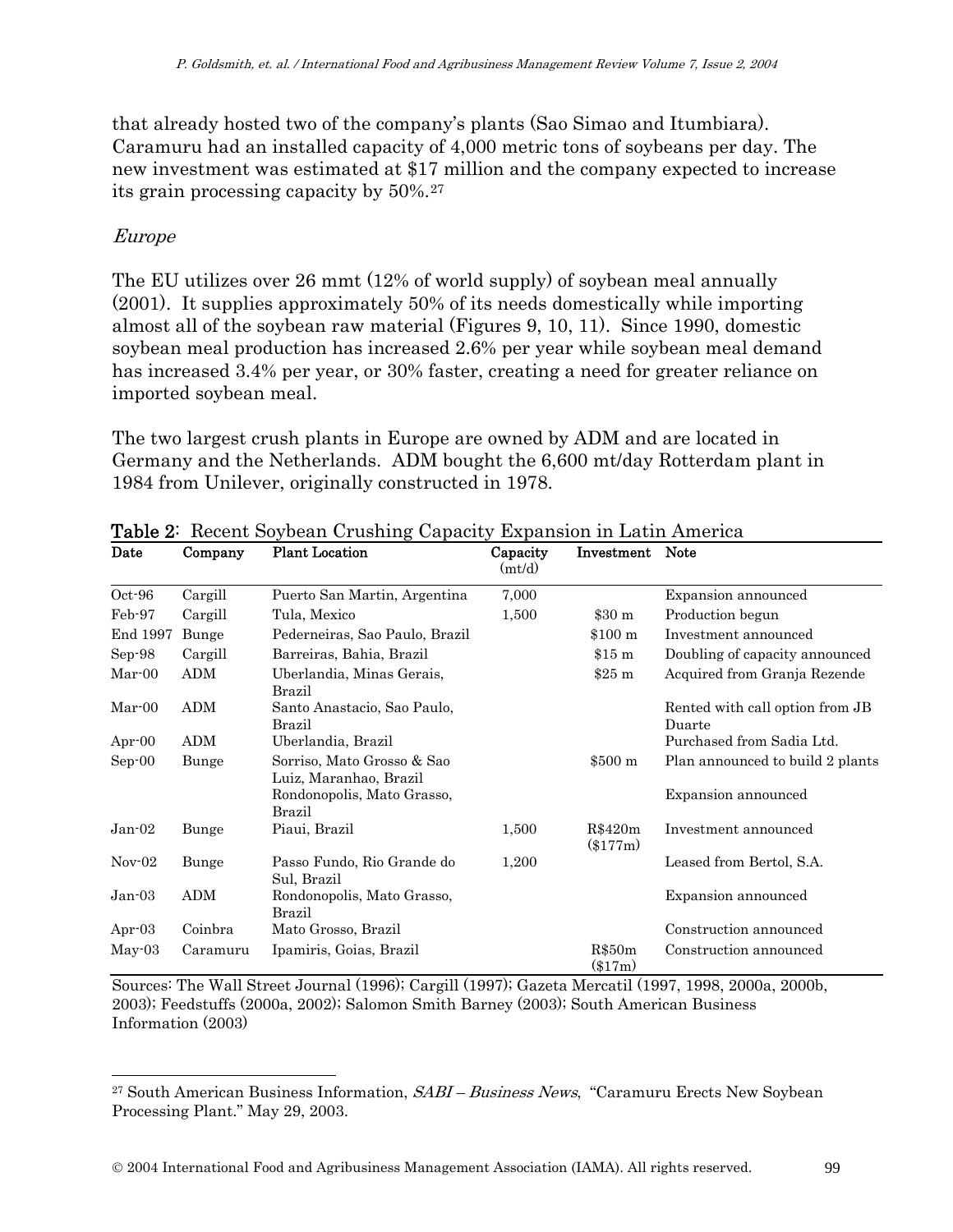

Figure 9: Demand and Supply of EU Soybean Meal Source: FAO, 2003 and Authors' calculations



Figure 10: E.U. Soybean Meal Production Source: FAO, 2003 and Authors' calculations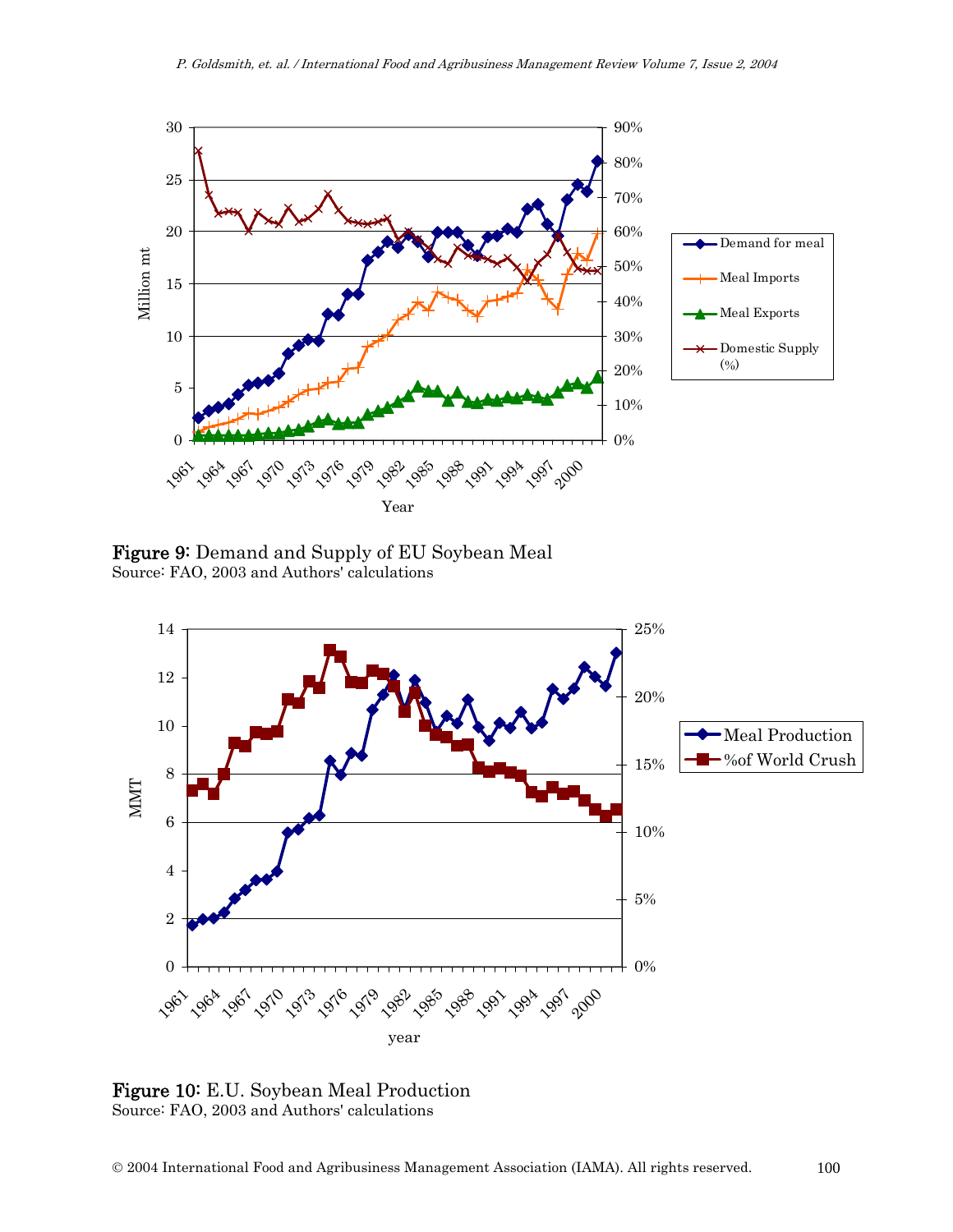

Figure 11: E.U. Supply and Demand for Soybeans Source: FAO, 2003 and Authors' calculations



Figure 12: India Soybean Production and Crush Source: US Department of Agriculture (USDA), Foreign Cultural Services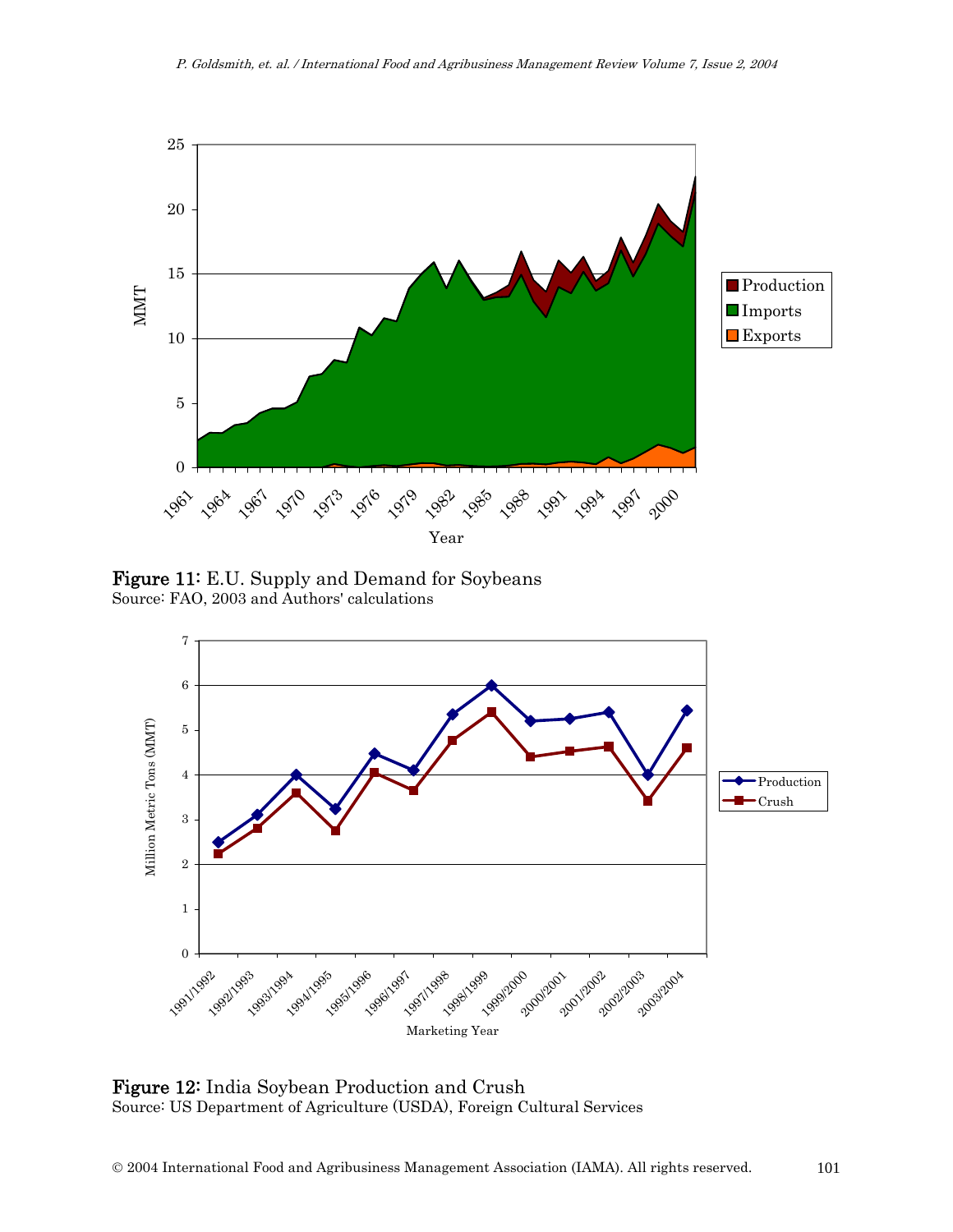On October 15, 2002, Bunge acquired from Edison S.p.A. (Edison) a 54.69% controlling interest in Cereol S.A., a leading oilseed processor in Europe and North America and a leading producer of edible oils, soy protein concentrates and lecithin worldwide, for approximately 449 million Euros (\$441 million) in cash. Bunge also paid Edison 14 million Euros (\$ 14 million) for a three-year non-compete agreement. On December 4, 2002, Bunge purchased additional shares of Cereol that were publicly traded on the Euronext market for approximately 351 million Euros (\$357 million) in cash.[28](#page-15-0)

Bunge's acquisition of Cereol would increase its ability to supply Europe, which is the world's biggest regional importer of soybeans. Through the deal, Bunge would now be able to process its own soybeans in the region.<sup>[29](#page-15-1)</sup>

### China

 $\overline{a}$ 

ADM is now the largest oilseeds processor in China (Appendix 1). It has opened 10 joint venture processing plants with the state-owned COFCO, a fortune 500 company, and Singapore's Wilmar. (ADM's average equity ownership is 33%). Among these plants, the largest is East Ocean Oils & Grains Industries (EOGI) located in Zhangjiagang of East China's Jiangsu Province. It is presently the third largest oil and grain processing complex in the world. Its crushing plants I & II have a capacity of 6,000 mt/day. The refinery has a capacity of 1,600 mt/day. It processes mainly soybean oil.[30](#page-15-2)

Cargill entered China's oil processing industry shortly after ADM. With Taiwan's Uni-President Enterprises Corp., it has set up a soybean processing joint venture with a capacity of 3,000 mt/day in Dongguan of South China's Guangdong Province.

In July 2003, Alberto Weisser, Bunge's Chairman and CEO, said that while it has been a profitable strategy to sell soybeans and other products directly to Chinese processors, certain governance and legal issues are making the company wary of entering the world's largest market with physical plants. Bunge said it has a longterm strategy for Asia that involves India and Southeast Asia, not just China.[31](#page-15-3)

Apart from Singapore's Wilmar, other processors from Southeast Asia are also competing for the Chinese market. In November, 2002, Singapore Great Wall Pte. Co. and Fuling District Government of Sichuan Province decided to build a joint

[http://ir.bunge.com/ireye/ir\\_site.zhtml?ticker=BG&script=1901](http://ir.bunge.com/ireye/ir_site.zhtml?ticker=BG&script=1901)

<span id="page-15-0"></span><sup>28</sup> Bunge Ltd. SEC filing 20-F, March 31, 2003.

<span id="page-15-1"></span><sup>&</sup>lt;sup>29</sup> Scott Kilman, "Bunge Increases Grain Position with Bid of \$830 Million for Cereol." The Wall Street Journal, July 22, 2002, p. C.14.

<span id="page-15-2"></span><sup>30</sup> China National Cereals, Oils & Foodstuffs Imp. & Exp. Corp. (COFCO),

[http://www.cofco.com.cn/en/2.0/jiagong/2\\_08.htm](http://www.cofco.com.cn/en/2.0/jiagong/2_08.htm) Accessed Fall 2003.

<span id="page-15-3"></span><sup>31</sup> Michael McHugh, Dow Jones Newswires, "Bunge Leery of Opening Processing Facilities in China." July 29, 2003.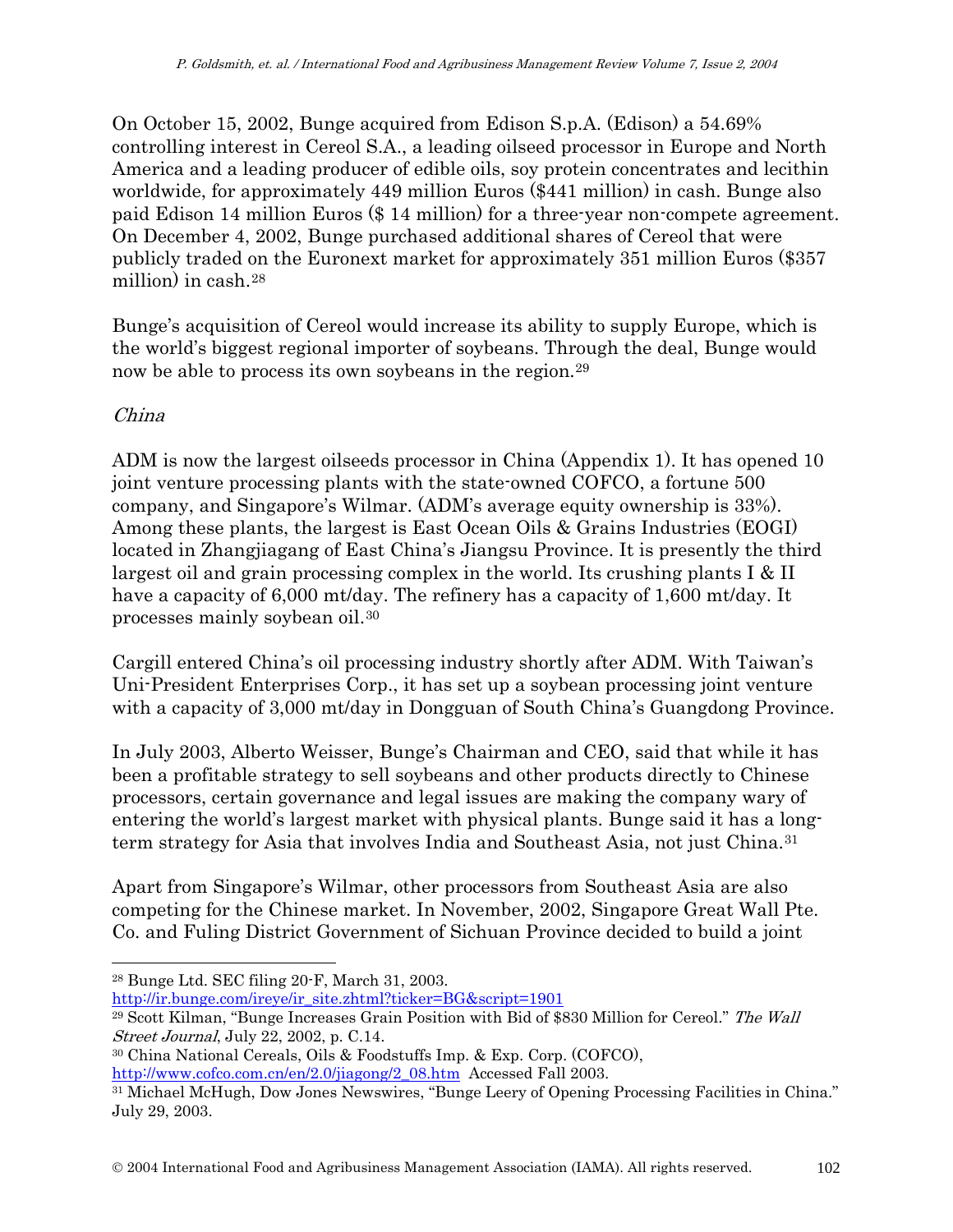venture Xinfu Food Co., Ltd. Total investment would be \$48 million with a first phase investment of \$24 million. The plant's processing capacity (including soybeans, palm, and corn) would be 6,000 mt per day.[32](#page-16-0)

In order to compete with joint ventures, local Chinese firms have also built largescale plants. In August 2000, a large soybean processing facility, jointly invested by Dalian HuaNong Enterprise Group and Zhanjiang Port Office, started its construction in Zhanjiang Port in South China. Total investment would be \$60.24 million and the facility would have a soybean processing capacity of 2 million metric tons per year.<sup>[33](#page-16-1)</sup>

### India

 $\overline{a}$ 

Edible oil is emerging as a major sector for attracting foreign direct investment in India, which is dependent on imported refined oil. Wilmar, Cargill Asia Pacific and Bunge are choosing India as the base to refine crude edible oil[.34](#page-16-2)

In June 2003, Bunge announced that it would acquire Hindustan Lever's edible oils and fats business based in Bangalore, India for an undisclosed amount. Hindustan Lever was a 51% owned subsidiary of multinational Unilever PLC. The acquisition includes one oil refinery and several brand names. Bunge will maintain three refineries and one crushing plant in India (Figure 12)[.35](#page-16-3)

| Company                 | <b>Plant Name</b> | Location                  | Capacity<br>(mt/d) | Investment          | <b>Note</b>                                 |
|-------------------------|-------------------|---------------------------|--------------------|---------------------|---------------------------------------------|
| ADM                     | East Ocean        | Zhangjiagang,<br>Jiangsu  | 6,000              |                     | JV with COFCO, ADM 33%                      |
| <b>ADM</b>              | Great Ocean       | Fangchenggang,<br>Guangxi | 3,000              | 1st phase $$29.50m$ | JV with COFCO, ADM 33%                      |
| Cargill                 |                   | Dongguan,<br>Guangdong    | 3,000              |                     | JV with Taiwan's Uni-<br>President          |
| Singapore<br>Great Wall | Xinfu Food        | Fuling, Sichuan           | 6,000              | 1st phase $$24m$    | JV with Fuling District Govt.<br>multiseeds |
| Dalian<br>HuaNong       |                   | Zhanjiang,<br>Guangdong   | 6,700              | Total \$60.24m      | JV with Zhanjiang Port Office               |

#### Table 3: Notable Soybean Crushing Activities in China

Sources: China Grain & Oil(2000); SinoCast (2002); Cofco(2003)

<span id="page-16-0"></span><sup>32</sup> SinoCast China Business Daily News, "Fuling to Build the Asian Largest Soybean Processing Plant." November 7, 2002.

<span id="page-16-2"></span><span id="page-16-1"></span><sup>&</sup>lt;sup>33</sup> "Large Soybean Processing Project Started in Zhanjiang." *China Grain & Oil*, August 3, 2000. 34 Asia Africa Intelligence Wire, January 15, 2003.

<span id="page-16-3"></span><sup>35</sup> Morgan Stanley (Kenneth B. Zaslow), "Bunge Limited: A Small Strategic Step in a Large and Growing Market." June 20, 2003.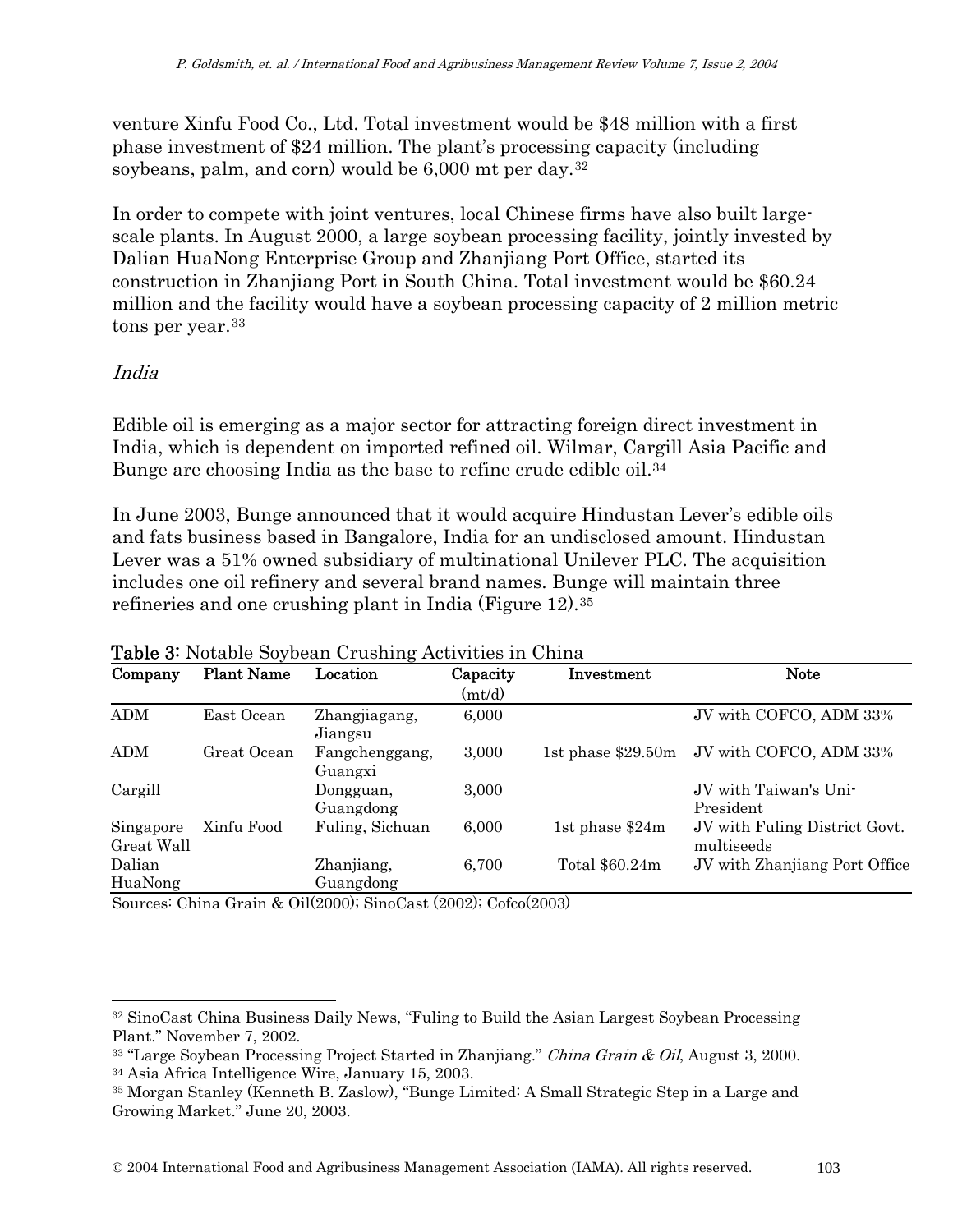## **Soy Protein Products**

Facing low margins and slow growth in their crushing operations, ADM and Cargill have been targeting the nutraceuticals market. In April, 2001, Cargill Nutraceuticals launched its first product in an evolving a line of naturally occurring soy isoflavones under the Advanta-Soy brand. Merrill Lynch estimated that ADM had invested over \$500 million in its bioproducts and nutraceuticals divisions. Manufacturer sales of soy foods were expected to increase from nearly \$6 billion in 2000 to \$6.9 billion in 2005, an average annual growth rate of 2.7% during the fiveyear forecast period.[36](#page-17-0)

In 2000, Bunge completed the construction of its soy ingredients plant in Esteio, Brazil.[37](#page-17-1) In September, 2002, Bunge Alimentos, invested \$3.5 million in its Center of Excellence in Research and Development of functional ingredients for soybean derivatives at the Esteio industrial park in the Porto Alegre region. By 2005, Bunge plans to invest \$10 million to double the production capacity of its Esteio factory; the only facility to produce isolated protein from soybeans in the Southern Hemisphere.[38](#page-17-2)

In recent years, investments in soy protein production have greatly increased in China. As part of its strategy to expand its soy protein business in Asia, DuPont announced in June 2001 that it would acquire a soy protein facility in Central China's Hubei Province. Estimated total investment was about \$20 million. Known as DuPont Yun Meng Protein Company, Ltd., the new food and nutrition venture would manufacture high-quality soy protein isolates.[39](#page-17-3)

In June 2002, The DuPont China Group set up a joint venture in Central China's Henan Province with Shuanghui Group, the biggest user of soybean protein in China. DuPont would take a 65% stake in the new venture, Shuanghui (Luohe) Protein Company, which would produce soybean protein additive.<sup>[40](#page-17-4)</sup>

On March 28, 2003, ADM announced that it was constructing a soybean processing facility in Shanhaiguan, China, in partnership with Wilmar Holdings. Construction was expected to be completed by mid-2004. The facility would produce ADM's exclusive Arcon line of highly functional soy protein concentrates, specialty soy flour for soy sauce fermentation, and whole edible soybeans.[41](#page-17-5)

 $\overline{a}$ 

<span id="page-17-0"></span><sup>&</sup>lt;sup>36</sup> Carey Krause, "Oilseed Processors Target Soy Specialty Products to Lift Sales." Chemical Market Reporter, May 14, 2001.

<span id="page-17-1"></span><sup>37</sup> Bunge Ltd. SEC filing 20-F, March 28, 2002.

[http://ir.bunge.com/ireye/ir\\_site.zhtml?ticker=BG&script=1901](http://ir.bunge.com/ireye/ir_site.zhtml?ticker=BG&script=1901)

<span id="page-17-2"></span><sup>38 &</sup>quot;Bunge Begins Work on Soya Research Center." Gazeta Mercantil, September 20, 2002.

<span id="page-17-3"></span><sup>39 &</sup>quot;DuPont Acquires Soy Protein Facility in China." PR Newswire, June 12, 2001.

<span id="page-17-5"></span><span id="page-17-4"></span><sup>&</sup>lt;sup>40</sup> "Second China Soy Protein Venture for DuPont." *CEInet – Where to Invest*, June 21, 2002.<br><sup>41</sup> "ADM Venture to Construct Soy Facility." *Feedstuffs*, Issue 15, Vol. 75, April 14, 2003.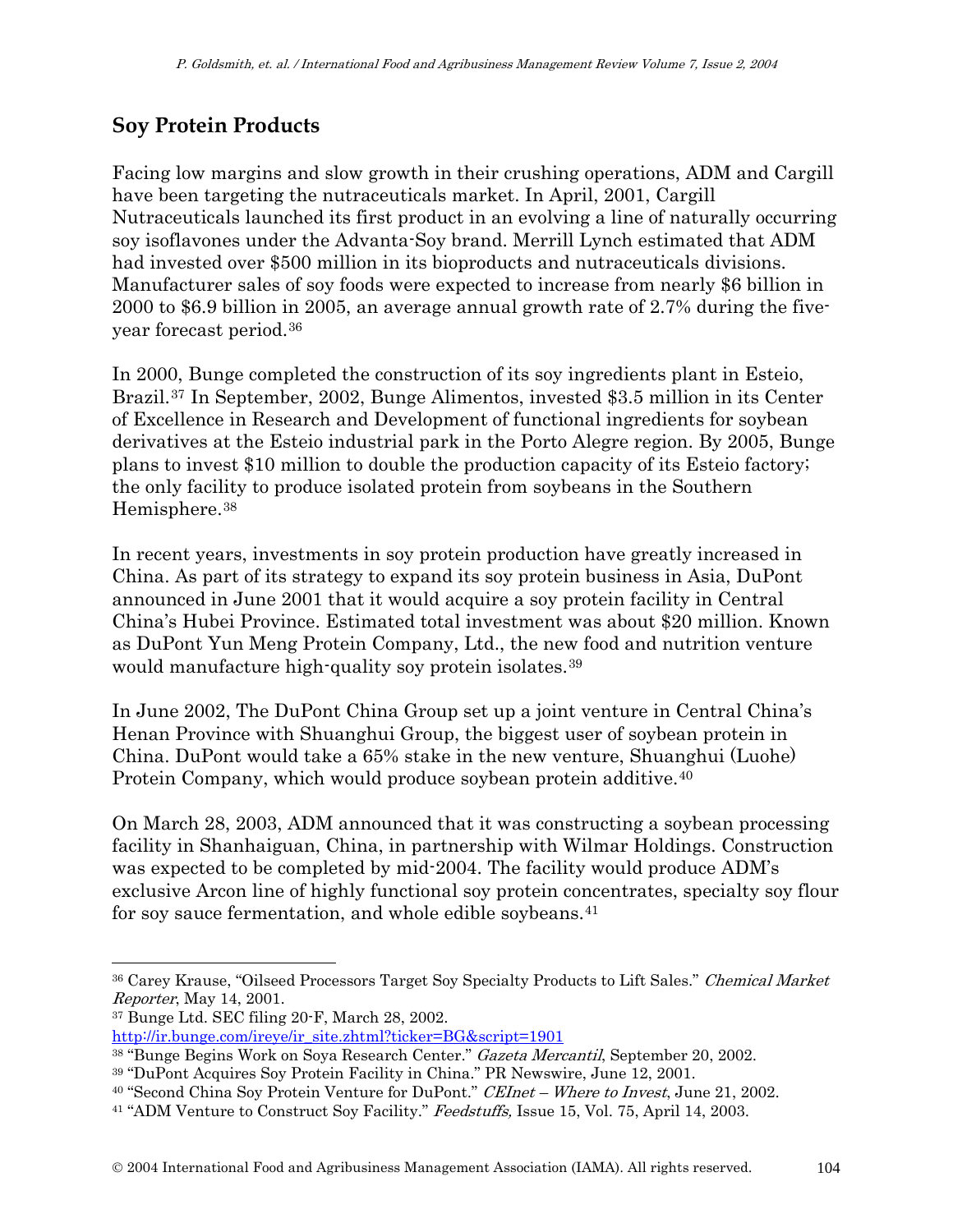Investments in soybean processes have moved beyond food products. In April 2003, a large-scale soybean-protein fiber plant, with an expected annual production capacity of 18,000 metric tons, began mass production of China's self-developed synthetic fiber in Jiangsu Province. Jianghe Tianrongsi Fiber Co. Ltd., a privatelyowned firm with total investment of \$42.17million, put China ahead in botanic fiber applications. As the world's largest textile manufacturer and exporter, China imports some 1.3 million metric tons of chemical fibers annually.[42](#page-18-0) Soy protein fiber could become a significant substitute for chemical fibers.

| Company                | <b>Plant Location</b> | Product                                   | Investment         | <b>Note</b>                                  |
|------------------------|-----------------------|-------------------------------------------|--------------------|----------------------------------------------|
| Bunge                  | Esteio, Brazil        | Soy ingredients                           |                    | Construction<br>completed 2000               |
| <b>Bunge Alimentos</b> | Esteio, Brazil        | Research of functional<br>ingredients     | \$3.5 <sub>m</sub> | September 2002                               |
| DuPont                 | Yunmeng, Hubei, China | Soy protein isolate                       | \$20 m             | Acquisition<br>announced June 2001           |
| DuPont                 | Luohe, Henan, China   | Soybean protein<br>additive               |                    | JV established June<br>2002, DuPont 65%      |
| ADM                    | Shanhaiguan, China    | Arcon line of soy<br>protein concentrates |                    | JV, construction to be<br>completed mid-2004 |
| Jianghe Tianrongsi     | Jiangsu, China        | Soybean-protein fiber                     | $$42.17 \text{ m}$ | Production capacity<br>$18,000$ mt/year      |

Table 4: Recent Investments in Soybean Protein Products

Sources: PR Newswire (2001); Bunge (2002); CEInet (2002); XFN (2003); Feedstuffs (2003b); Gazeta Mercantil (2003)

## **Conclusion**

 $\overline{a}$ 

There has been significant changes on crushing location and investment as the global soybean producing regions have shifted. Investment in basic processing depends on economies of scale and full capacity utilization, necessitating access to readily available soybean supplies. The US, the traditional global leader in soybean production and processing, is a mature market in both the supply of soybeans and the demand for meal. South America on the other hand continues to achieve 10% annual growth rates in their soybean production accompanied by dynamic livestock sectors. While obviously not sustainable forever, the full potential of the South American land base will not occur until for a number of years to come<sup>[43](#page-18-1)</sup>.

The dominant trend in processing plant location is the shift away from mature markets where plants are older and smaller, technology more dated, farmer

<span id="page-18-0"></span><sup>42</sup> Xinhua Financial Network (XFN) Daily News, "China Launches Soybean-Protein Fiber Plant with Annual Capacity of 18,000 tons." April 2, 2003.

<span id="page-18-1"></span><sup>43</sup> Hirsch, R. "Regional Competitiveness Analysis of the Soybean Industry and Transportation Infrastructure in Brazil." Unpublished Master's Thesis. The University of Illinois, Department of Agricultural and Consumer Economics. 2003.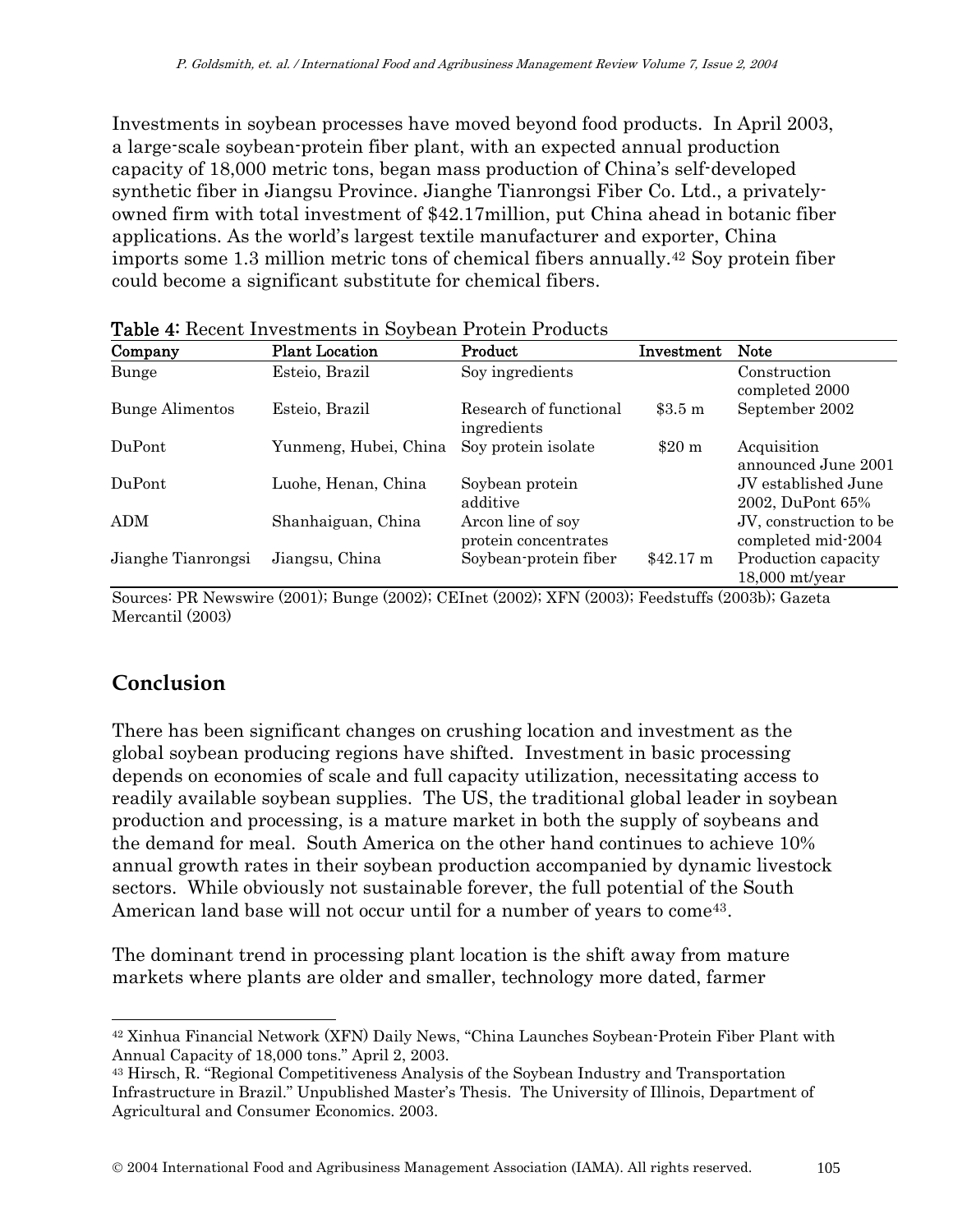suppliers smaller, and regional production flat. Soybean processing investment instep with the new growth areas affords firms the ability to employ the newest technologies, improved economies of scale, and a growing supply based from which to draw. While most of Brazil's crushing still occurs in the traditional bean producing states in the South, the dominant trend is for disinvestment in the South and investment in the Center-West, North, and Northeastern regions of the country. This is driven by the favorable economics of access to the fast growing supply base, rapidly decreasing costs of transport, strategic opportunities internationally, and a tax policy bias favoring exports. China, unlike Brazil and Argentina, is trending away from producing and crushing its own soybeans. It has chosen a path of soybean importation and domestic oilseed processing. In Europe the trend continues of being increasingly reliant on both imported soybean meal and imported beans with little incentive to expand crush capacity.

The implication of these trends is that US crushing assets will be increasingly focused on two strategic thrusts, the domestic livestock industry (a commodity market) and the growing knowledge-intense products (a differentiated market) such as isolates, proteins, flours, isolflavones, and oils. On the commodity side the challenge will be to find opportunities for growth within a livestock industry that is having trouble expanding and too is seeing significant off-shore investment. On the differentiated product side the challenge is two-fold; one reorienting the industry to a customer-focus with emphases on flexibility, customization, innovation ,and service; and two finding enough value to help off-set the industry's maturing traditional market.

Finally, soybean supply and processing is shifting to countries that currently have weak intellectual property right protection regimes (See Goldsmith et al, 2003), i.e. Argentina, Brazil, China. This is significant because the availability of Roundup Ready® technology and without patent protection in Argentina and Southern Brazil has greatly accelerated the switch from traditional crops and pasture to soybeans. This ample and growing supply of soybeans has fueled the expansion of soybean exports, crushing investment in Argentina, and soybean meal exports. The agronomic and genetic R&D behind the growth originated in the US where technology fees provided the incentives for life science firms to invest in soybean research. EMBRAPA's (Brazil's government research system) continues to invest in soybean research and development. The combination of low-latitude adapted varieties, plentiful land availability, and improving transportation infrastructure has created a favorable environment to open new lands to soybean production.

If a soybean contraction continues in the US, the incentives for soybean research in the US will be dampened. Corn research will offer the private research community comparatively better expected returns on investment. Who then will provide the research going forward for temperate zoned soybean varieties? Without the research not only will disease risk increase and performance be affected, but the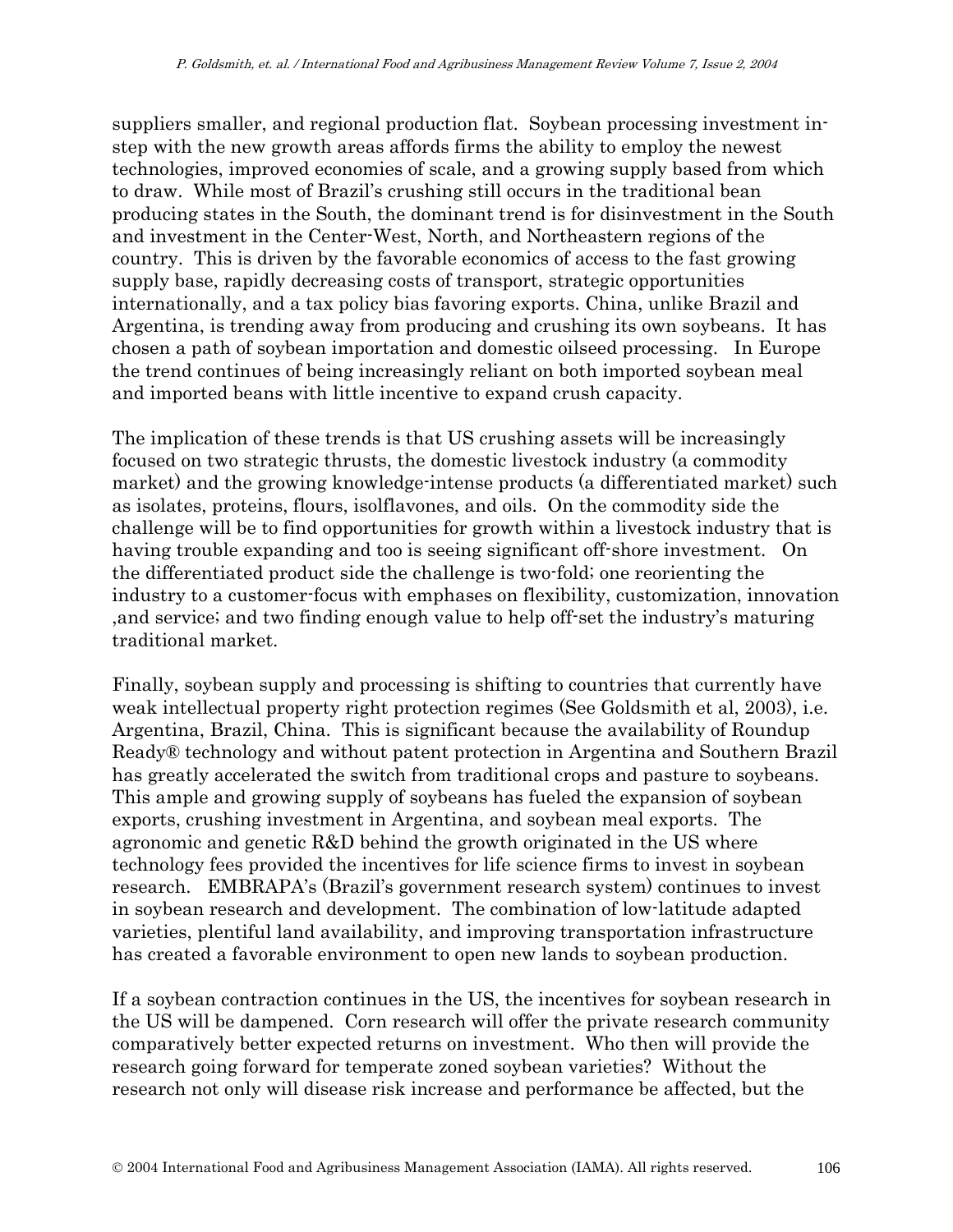overlay of crushing assets that depends on the abundant supply of soybeans too would be at risk. Therefore the soybean processing industry has a stake in making sure soybean research continues going forward. Currently, as noted above, EMBRAPA is actively engaged in supporting the R&D needs for the low latitude regions of Brazil. How will the temperate-region needs be met in the future?

## **Industry Commentary**

## Mr. Gustavo Grobocopatel, CEO, Grupo Los Grobo, Argentina

The business of soybeans and its derivative products, especially meal, has shown tremendous growth during the last thirty years. This trend is expected to continue in the next few years due to increased consumption of meat and the difficulties of replacing meal with another protein sources. If the per capita consumption of meat were to increase in China, India, and Africa, even moderately, it will necessitate four times more protein meal than is currently available. Argentina has participated and led the growth to address the increasing demand.

Its growth in production and crushing capacity is one of the most remarkable stories in the agro-food industry in the last decade. 95% of production is exported, mostly as soybean derivatives such as protein meal. Together with Brazil they are leading the world in soybean production and products and it is expected that they will solidify this leadership position in the next few years. In the next decade, in Argentina it is expected that crop land will expand 20% and production will increase 45%, reaching 100 million tons (current production is 70 million tons) of which 50% would be soybeans and sunflower.

Nevertheless there are various factors that limit this prospect. The evolution of subsidies and protectionism around the globe are troublesome. Internal to Argentina there are problems of infrastructure such as storage capacity. The country needs at a minimum 30 mmt more, and 60 mmt would be ideal. With respect to transport, 20, 000 more trucks are needed. With respect to processing capacity, 40 mmt more is needed- approximately six plants. Also needed are 13,000 mt/h additional port capacity and the development of navigable waterways to originate 25 mmt from interior Brazil, Bolivia, and Paraguay. There has been significant capital investment in Argentinean agribusiness. \$800 million USD has been directed to processing, ports, roads, and storage.

On the other hand financial instruments, such as futures markets, options, and warrants are not well developed. Other important institutional issues are tax distortions, access to export rights, intellectual property protection for seed royalties. There has been great interest on the part of government to address the intellectual property issue through a proposed national royalty system. Additionally a group the Argentinean No-Till Association (Asociación Argentina de Productores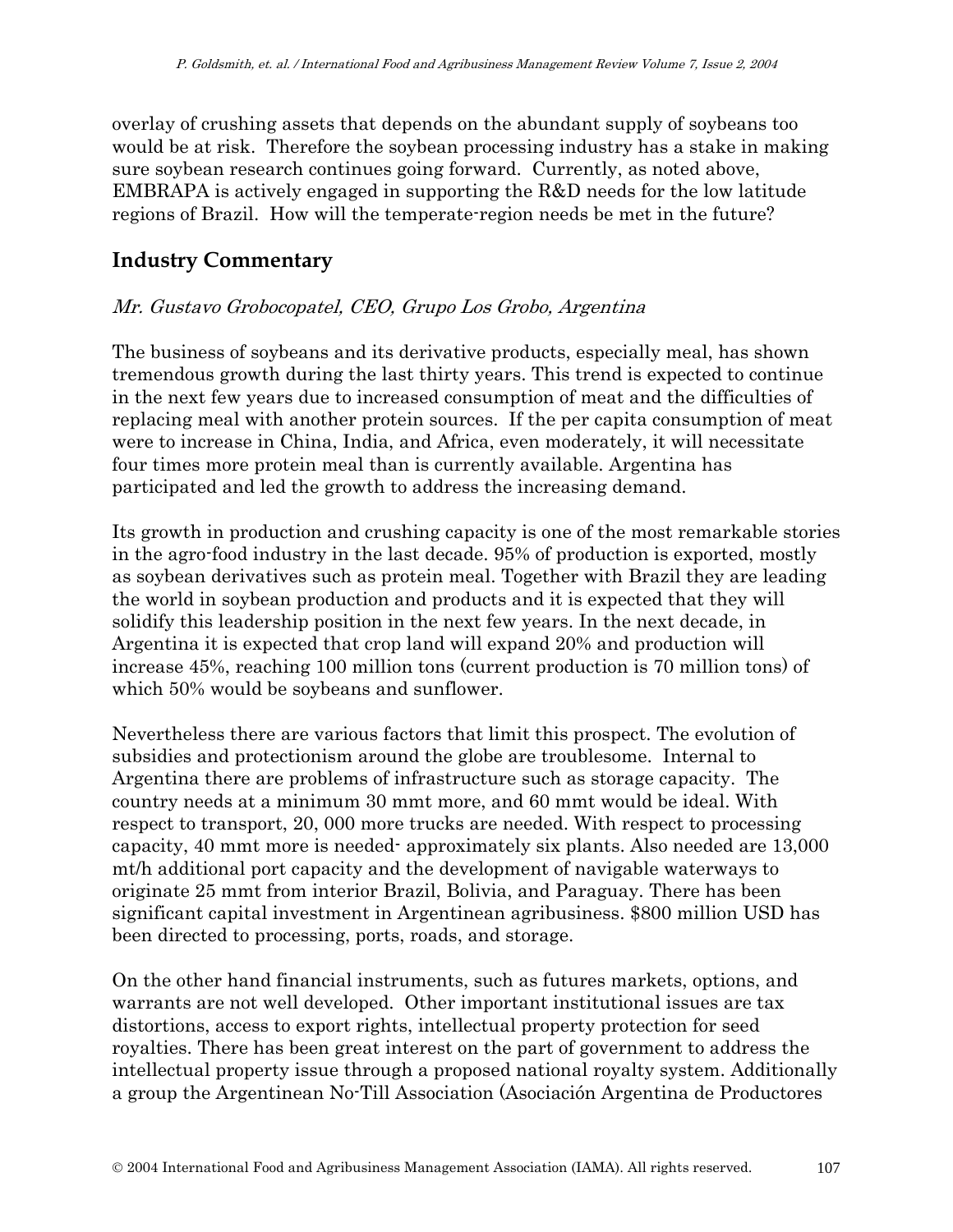en Siembra Directa- AAPRESID) created BIOCERES a company that invests in biotechnology and that has achieved joint investment with the public sector. Early indications show this as an innovative way for accessing knowledge and developing agreements to recognize (and protect) property rights.

## Ms. Sally Jorgensen, Agricultural and Trade Attaché, Canadian Embassy, South Korea

China is currently the world's fourth largest soybean producer, with estimates of current production in the 16.5 to 16.7 million tonne range. China was more or less self sufficient in soybeans until 1996-97 when imports started in earnest. Imports now are around 22 million tonnes.

The Chinese crushing industry also has increased considerably. In the last ten years, China's share of the world soybean crush capacity has increased from 3.7% to approximately 15.5%, surpassing that of the EU and of Argentina. Its total oilseed crush capacity is estimated at 57 to 60 million tonnes.

Over the past five years, soybean oil production has doubled, while canola oil production has fallen slightly and peanut oil remained stable.

Historically small crushing plants were located in the northeast close to domestic soybean production. Since the early 1990's large, modern facilities have been established, mostly in the southern part of the country. Consolidation continues, with the smaller crushers closing and the large, more efficient ones expanding.

Today crushers are divided into three groups - those in the north which focus on domestic soybeans and peanuts; the crushers in the south central part in the Yangtze Valley which crush canola; and those on the south coast which mainly crush imported soybeans. Most of the crushers can switch between soybeans and canola.

All indications point to increasing demand in China. With 1.2 billion people and a 1.1 percent population growth rate, 13.5 million new people are added in the country every year. This compounded with economic growth of 6-8 percent per year will support demand for soybeans and products well into the foreseeable future.

The pent up demand for vegetable oils is considerable. The current per capita consumption of vegetable oils in China is only twelve kilograms, and is growing at a rate of 8% per annum. Per capita vegetable oil consumption in Hong Kong and Taiwan, by comparison, is close to forty kilograms.

The demand for meal is also expected to rise, driven in large part by the rapid increase in dairy production. Meat production and the aquaculture sector are also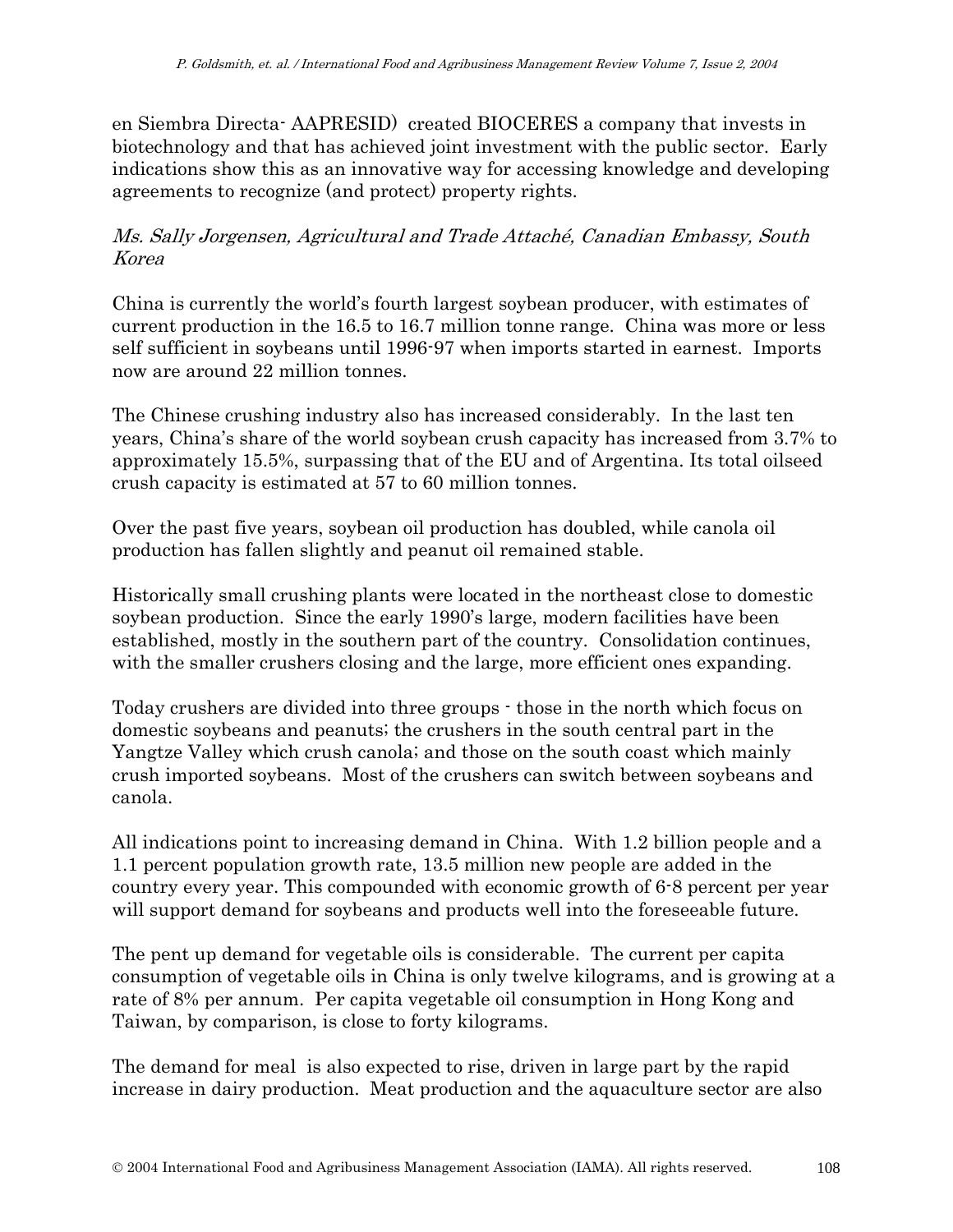forecast to require increasing amounts of meal. For example meat per capita consumption in China is fifty-one kilograms and is growing at 4% per annum. This compares with meat consumption in North America of close to 122 kilograms.

How will this demand be met? There is scope for increased production in China. Soybean acreage in the north east can be increased and there is still potential to increase yields. Perhaps just as important is the potential that could be realised through a decrease in the considerable post harvest losses. In all likelihood, however, production will lag well behind demand. Certainly in the

longer term declining water reserves will be a major constraint. Increased imports are inevitable - only the degree is uncertain and dependant, in part, on Chinese government policy.

Chinese government policy can be opaque at times, but it is currently stated policy to increase soybean production in the north east; to adjust the planting structure into a production base within the next three to five years; and to develop the soybean processing industry. The government also hopes to encourage the export of any surplus soybean meal. The neighbouring countries currently import eight to ten million tonnes of meal yearly from South America. Chinese meal would be of lower cost and with shorter transportation distances. It will also be possible to directly ship to local ports with smaller vessels.

In terms of market access, there is currently a 3% tariff on soybeans, and a 5% tariff plus 13% Value Added Tax on meal. As part of China's accession to the World Trade Organisation, concessions were made on soybean oil. There is a Tariff Rate Quota which rises to 2.3 million tonnes in 2005 before being eliminated in 2006. The tariff within the quota is 9%; outside the quota it is 48%. Upon elimination of the TRQ in 2006 all soybean oil will allow in at 9%.

Under recently instituted regulations pertaining to soybeans imported for processing, after the meal is exported, the refined oil can be sold in the domestic market but will be treated as imported soybean oil and taxed at an in-quota rate.

So will there be increased foreign investment in the Chinese crushing industry? Certainly the demand is huge and getting bigger for both oil and to a lesser extent meal, and labour costs are low. The recently granted ability to have 100% foreign ownership is also an incentive. Forecasts are for increased soybean imports and stable or decreasing soybean oil imports. There will probably be incentives to locate facilities in the north east to support the government policy of increasing production and processing there. Facilities in the south would use imported beans and would be closer to the greatest consumer demand.

On a cautionary note, a lot of foreign companies have lost a lot of money investing in China. The lack of transparency can be a major obstacle for foreign companies,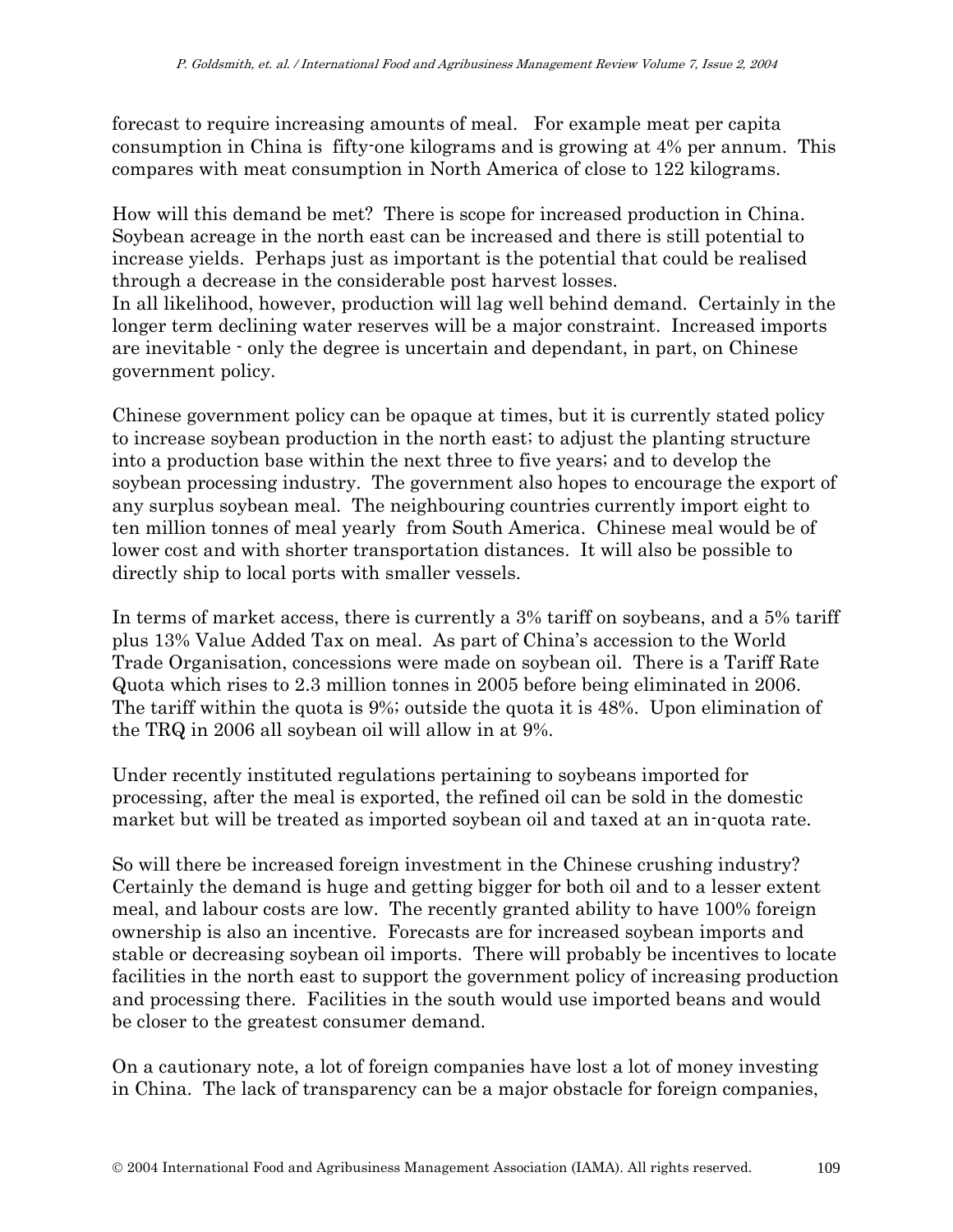and competing policy objectives between the rural and urban sectors can lead to instability. There are also issues of inadequate infrastructure that are still being addressed. However, if the risk tolerance is high and the investment pockets deep, China as a soybean crushing and processing investment destination makes sense.

### Ing. Hector Laurence, CEO, McLaren Holdings S.A., Argentina

An article written by Sarah Muirhed ("Global Soybean Processing Trends Show Shift in Strategies." Feedstuffs. January 26, 2004) clearly shows new trends in global soybean processing and shifts in strategies that include a significant remapping of the world's largest soybean processors vis a vis with the dramatic change in the last few years in the distribution of production followed by the crushing activity.

Together with the key aspects of the implications for managers and policy makers we have also two important question marks.

- 1. How big is the threat of the lack of legal protection or weak law enforcement to the countries, such as Brazil and Argentina as key soybean producers, that for their development need strong research and new products that should be covered by plant variety protection and /or patent rights.
- 2. Are those countries and others going to be affected in their future ability to develop and compete as well as have access to new sophisticated technologies, by the reduction in terms of quality, quantity and also innovation in soybean research in the US if that industry looses competitiveness in the US?

I will briefly address these topics.

### Implications for Policy Makers

Very few areas of the economy are as affected or influenced by the policy makers as agriculture and consequently the whole agribusiness industry and chain. It is difficult to find with similar level of distortion and protectionism, an area where policy makers have shown such an amazing number of dispositions in trade, taxes, incentives, soft credits subsides, sanitary barriers, etc. No wonder why this topic is among the hardest in all present negotiations of international level (WTA and inter commercial blocks).

The current shift in soybean processing responds to a natural competitiveness of certain areas of the world in terms of production, quality and costs. But there is no doubt that policy makers can be neutral, enhancers or adverse to these trends. It is easy to compare, in that regard, the trend shown by China, by favoring bean imports and local crushing with the current situation in Argentina, that pushed to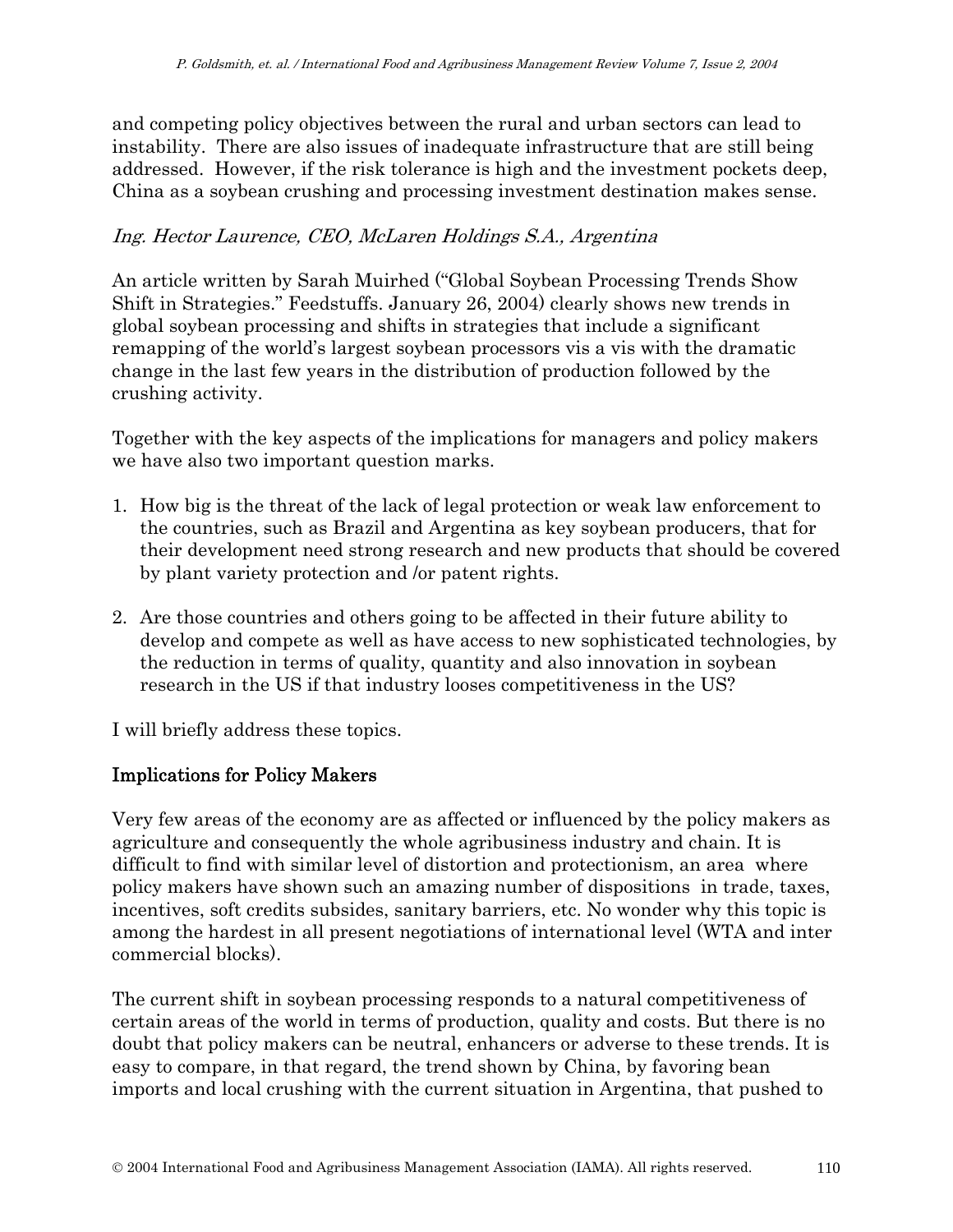the edge by the country's fiscal needs, taxed soybean exports with an over 20% withholding tax on beans exports. On the contrary (and both are clearly negative for farmers and industry) processed oils are also taxed but at a lower level. These two examples are clear and self explanatory of how much good or damage the policy makers can do.

Nevertheless, and regardless some shifts that also respond to a growing demand , soybean and the related industry won't loose in my opinion their appeal and importance in the US. Just the opposite, I believe that even for rotational purposes the US soybean production will be substantial and research will continue due to the needs of all the stake holders of the chain.

The influence of new technologies and the second wave of biotech with human health applications will provide new incentives to its production and sophisticated processing, including perhaps bio energy use.

Clearly policy makers, managers, countries and industries fight within the rules, and sometimes forcing them for one key aim: who gets the added value, the extra wealth ad where does it stay.

### Strategic Imperatives for Managers

Adding to what has been said above, managers clearly need to have a picture, permanently updated in a volatile and fast changing business environment, of some of the following:

- 1. Technical situation. This area includes, among others:
	- Production conditions and competitiveness
	- Facilities available for processing and plans for expansion, upgrading, closing, etc.
	- Investment rules, credit availability and its cost
	- Research and Development situation, pros and cons
	- Plant protection both legal and in practice (law enforcement)
- 2. The manager has to consider also key aspects that will influence the business such as:
	- Institutional stability
	- Law enforcement in general
	- International trade alliances and relationships in the country of production
	- Taxes, incentives and disincentives
	- Pro or anti business and profits atmosphere
	- Security and social situation
	- Trends in the economy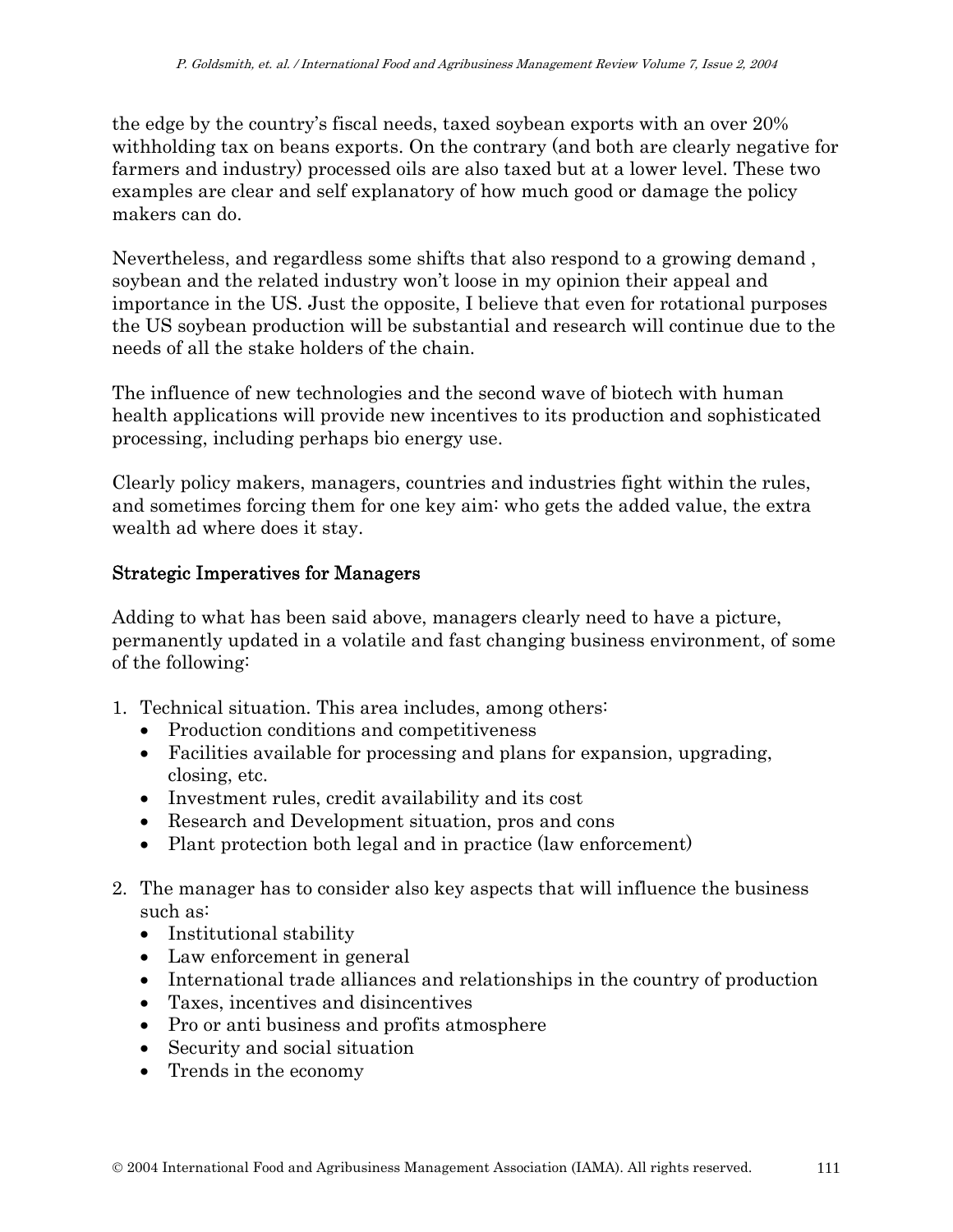Impact of Weak Intellectual Property Right in Soybean Research and Development. Cases of Brazil and Argentina

It is crystal clear that weak intellectual property rights weaken Soybean Research and Development. It is also true that a situation like that, let say it for example in Argentina and Brazil, may hamper for sure local R&D as well as the access to foreign R&D and new technologies. But the question here is how much?, when will that happen with impact in production volumes?

- 1. Is there a true culture against property rights?
- 2. Is it a law problem or a law enforcement problem?
- 3. How crucial are the seed margins on autogamous plants?
- 4. How different is the situation in the US, for example?

Regarding question number one, the answer is clear. There is no culture against plant variety protection in the cases of Argentina and Brazil. In both cases there are laws and systems in place that recognize the rights of research, development and discovery. On the patent side, there are discrepancies, deep and somehow similar to some European countries. Patents on existing living organisms are, at its best, extremely difficult or impossible to be obtained.

About question two, it is clearly a law enforcement problem and the responsibility lies both in government and in the seed industry itself for several reasons, topic that exceeds these paragraphs.

In Argentina, with the current law and stronger will in the government (with the previous functioning of INASE) and a more cohesive attitude from the seed industry through ARPOV, figures shown in years before were near 50% of bags sold collecting royalties, 30% farm saved seed and 20% "brown bags". Now these figures have heavily deteriorated but the law is the same..

As another example, Brazil is heavily investing in R&D in soybeans and is interested in protecting those efforts mostly carried out by Embrapa. At the same time, except in the south, the climate and store conditions do not favor farmers, saved seeds and "brown bags".

In both countries there are clear trends in favor of strengthening plant variety protection and the search for easier ways to collect revenues for the various owners. In Argentina, advanced farmers groups are moving forward very aggressively in soybean research and investing in the development of new technologies. Actually, in this country, several top level companies, national and international, have announced different investments (800 US million) in port facilities, infrastructure, crushing, etc. for the soybean complex nearby Rosario and its area of influence alongside the Panama River.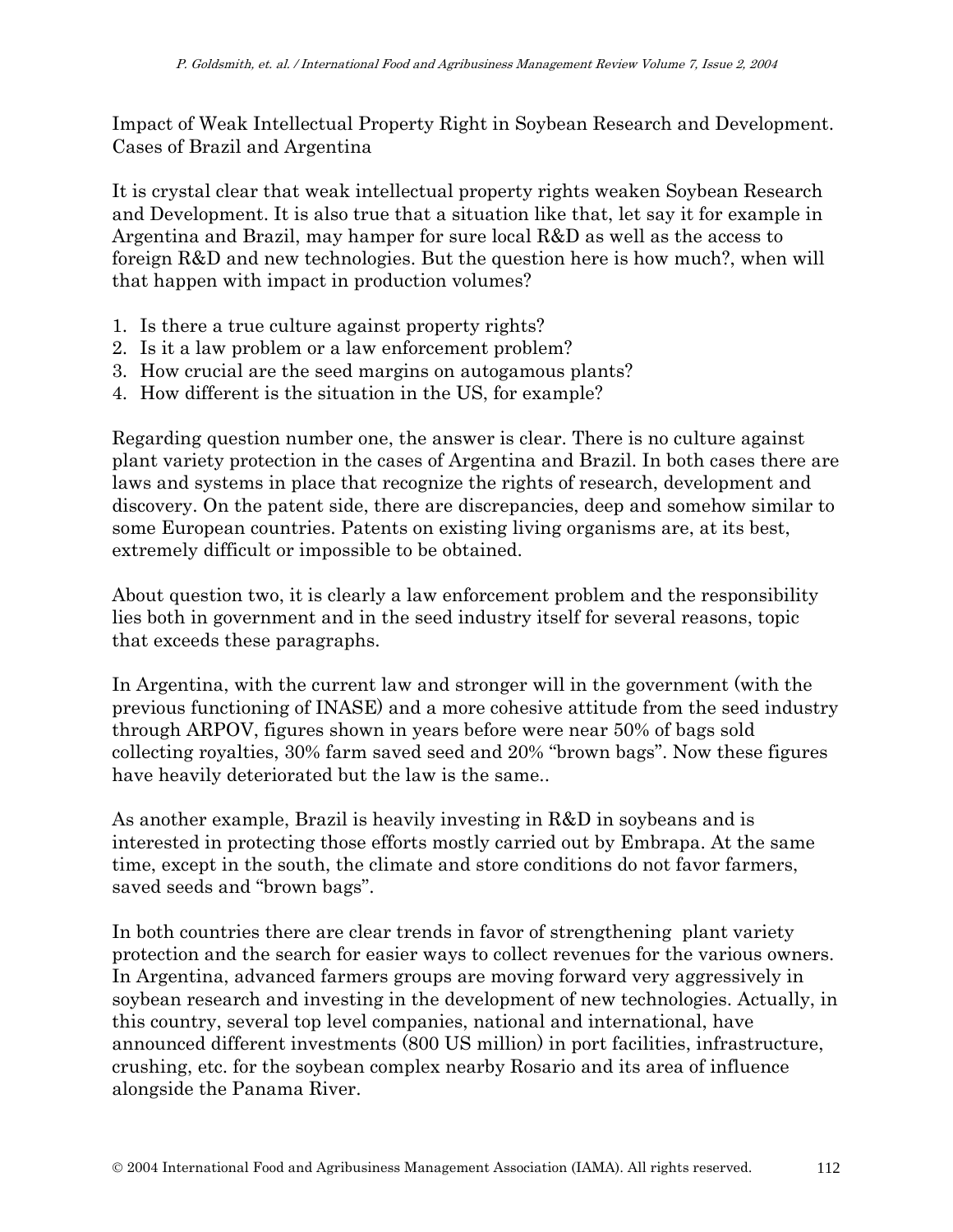Considering question number three, books can be written on the subject. However, it is very clear that seeds margins and profitability on non hybrid seeds are much lower than on hybrids, reason why many important commercial companies have abandoned those programs or reduced them, even in markets where, in theory, there is a strong plant variety protection and revenue collection.

Many companies continue with this research and development and their production and commercialization for reasons such as:

- Small mom and dad local companies
- Service to their customers that purchase hybrids and need the alternative product to rotate (ej. Soybean seed)
- Beat on a permanent new releases of superior varieties
- Vehicle (regardless its margins) for other products and services and customer loyalty
- Beat on new technologies and attributes that in the future will make this seed products hybrid alike
- Others like product generation for exporters.

So all in all, while it is very important to be profitable, in these type of products with so many reasons and stakeholders, I do not see variances in royalty collection as a single definitive factor to end up R&D in such a critical area for both consumption and industry.

On the fourth question, I do not see the situation in the US very different. The will, both public and private is to protect the varieties and patents. We have also witnessed an array of legal cases and disputes, companies against farmers and producers/ processors.

Nevertheless "brown bags" exist and tiny margins persist. The solution on these type of non hybrid products resides in technology, changes, new incorporated traits and a faster release of new varieties, helped by the modern techniques together with the chain of interests of the powerful stakeholders of the soybean industry.

## **References**

- Cargill. "Cargill Soybean Plant in Mexico Will Start Up Ahead of Schedule." Press release, 1/17/1997, http://www.cargill.com/today/releases/01171997.htm Accessed Fall 2003.
- CEInet. "Second China Soy Protein Venture for DuPont." CEInet Where to Invest. June 21, 2002.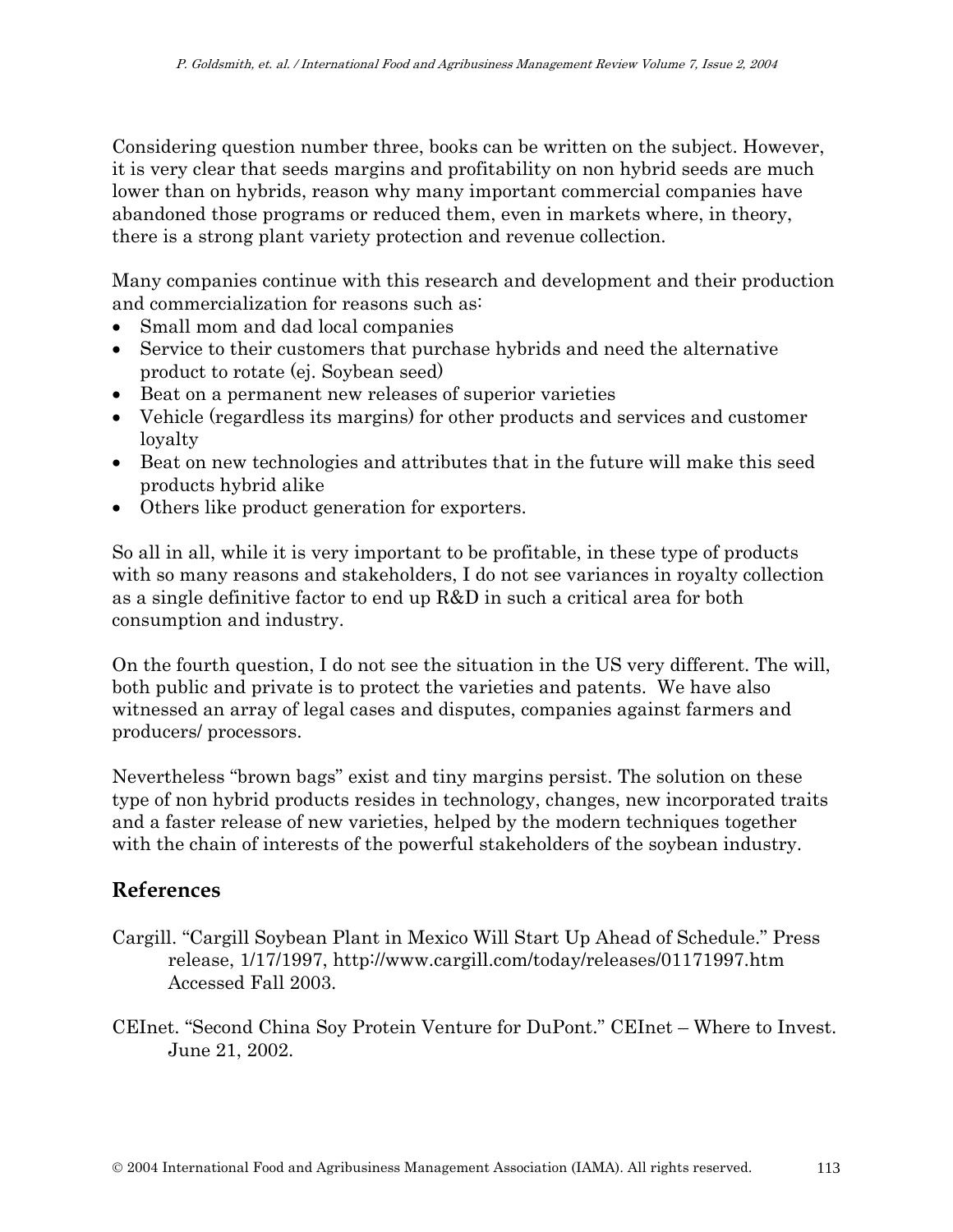- China Grain and Oil. "Large Soybean Processing Project Started in Zhanjiang." Provided by BeSeen Consulting Ltd. August 3, 2000. Accessed through ISI Emerging Markets.
- China National Cereals, Oils and Foodstuffs Import and Export Corp. (COFCO). Oil Division Overview. http://www.cofco.com.cn/en/2.0/jiagong/2\_08.htm Accessed Fall 2003.
- Feedstuffs. "ADM Purchases Crushing Plant from Sadia." Issue 17, Vol. 72, April 24, 2000a. Accessed through www.feedstuffs.com, subscribers service.
- Feedstuffs. "Bunge Permanently Closes Mississippi Soybean Facility." Issue 27, Vol. 72, July 3, 2000b.
- Feedstuffs. "Bunge Leases Additional Processing Capacity." Issue 46, Vol. 74, November 18, 2002.
- Feedstuffs. "Bunge North America to Idle Production at Cairo Plant." Issue 9, Vol. 75, March 3, 2003a.
- Feedstuffs. "ADM Venture to Construct Soy Facility." Issue 15, Vol. 75, April 14, 2003b.
- Feedstuffs. "Bunge North America to Idle Production at Marion Plant." Issue 19, Vol. 75, May 12, 2003c.
- Feedstuffs. "ADM to Close North Kansas City Soybean Crushing Facility." Issue 29, Vol. 75, July 21, 2003d.
- Gazeta Mercatil. "Menos Fabricas Processam Mais Soja." December 2, 1997 (C-7).
- Gazeta Mercatil. "Cargill Investe No Processamento de Cacau em Ilheus." Septembre 16, 1998.
- Gazeta Mercatil. "ADM Amplia Suas Operacoes com Soja." March 27, 2000a.
- Gazeta Mercatil. "Bunge Will Sow \$500 Million." September 4, 2000b.
- Gazeta Mercatil. "Coinbra Will Crush Soybeans in Mato Grosso." April 16, 2003. Translated by James Bruce.
- Goldman Sachs 7th Annual Agricultural Forum, New York, February 27, 2003.